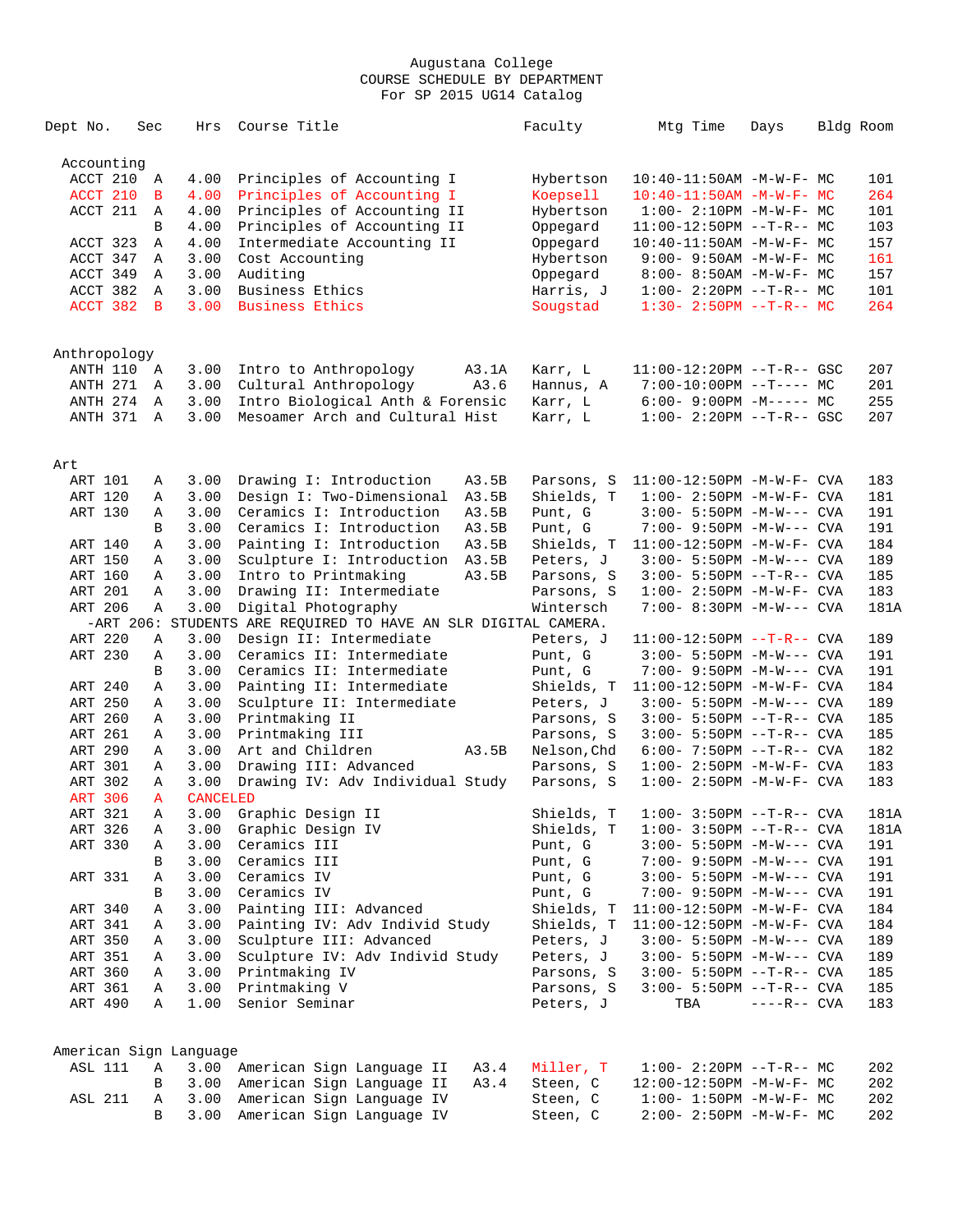| Dept No.          | Sec          | Hrs             | Course Title                              | Faculty    | Mtg Time                          | Days         | Bldg Room |         |
|-------------------|--------------|-----------------|-------------------------------------------|------------|-----------------------------------|--------------|-----------|---------|
| Athletic Training |              |                 |                                           |            |                                   |              |           |         |
| AT 201            | Α            | 2.00            | Athletic Training Experience II           | Rinne      | $2:00 - 2:50PM -M-W---$ ELMN      |              |           | 147     |
| AT 315            | Α            | 2.00            | Administration in Athl Training           | Gerry, B   | $11:00-11:50AM$ --T-R-- ELMN      |              |           | 230     |
|                   |              |                 |                                           |            |                                   |              |           |         |
| AT 355            | Α            | 2.00            | Cur Trends Athl Training<br>A2.1B         | Barkley, S | $1:00 - 1:50PM -T-R-- ELMN$       |              |           | 230     |
| AT 371            | Α            | 3.00            | Rehab Techniques Athletic Trng            | Gerry, B   | $1:00-1:50PM -M-W-F-ELM$ N        |              |           | 230     |
| AT 451            | Α            | 2.00            | Athletic Training Experience V            | Rinne      | $1:00 - 1:50PM -T-R-- ELMN$       |              |           | 147     |
|                   |              |                 |                                           | Johnson, K |                                   |              |           |         |
| AT 497            | Α            | 1.00            | TOPICS:                                   |            |                                   |              |           |         |
|                   |              |                 | BOC Exam Prep                             | Gerry, B   | TBA                               | $------ELMN$ |           |         |
|                   |              |                 |                                           |            |                                   |              |           |         |
|                   |              |                 |                                           |            |                                   |              |           |         |
| Biology           |              |                 |                                           |            |                                   |              |           |         |
| BIOL 110          | Α            | 4.00            | Biology & Human Concerns<br>A3.2          | Lewis, A   | $11:00-11:50AM$ -M-W-F- GSC       |              |           | 101     |
|                   |              |                 |                                           | Lewis, A   | $8:00 - 9:50AM -T--- GSC$         |              |           | 161     |
|                   | В            | 4.00            | Biology & Human Concerns<br>A3.2          | Lewis, A   | $11:00-11:50AM$ -M-W-F- GSC       |              |           | 101     |
|                   |              |                 |                                           | Lewis, A   | $1:00-2:50PM$ --T---- GSC         |              |           | 161     |
|                   | $\mathsf{C}$ | 4.00            | A3.2<br>Biology & Human Concerns          | Lewis, A   | $11:00-11:50AM$ -M-W-F- GSC       |              |           | 101     |
|                   |              |                 |                                           |            |                                   |              |           |         |
|                   |              |                 |                                           | Miles, C   |                                   |              |           |         |
|                   |              |                 |                                           | Miles, C   | $10:40-12:30PM$ --T---- GSC       |              |           | 161     |
|                   |              |                 | BIOL 121 A1 4.00 Biological Principles II | Matzner, S | 11:00-11:50AM -M-W-F- GSC         |              |           | 100     |
|                   |              |                 |                                           | Hall, C    |                                   |              |           |         |
|                   |              |                 |                                           | Hall, C    | $8:00-10:50AM$ --T---- GSC        |              |           | 153     |
|                   | A2           | 4.00            | Biological Principles II                  | Matzner, S | $11:00-11:50AM$ -M-W-F- GSC       |              |           | 100     |
|                   |              |                 |                                           | Hall, C    |                                   |              |           |         |
|                   |              |                 |                                           |            |                                   |              |           |         |
|                   |              |                 |                                           | Hall, C    | $12:00 - 2:50PM -T--- GSC$        |              |           | 153     |
|                   | B1           |                 | 4.00 Biological Principles II             | Matzner, S | $1:00 - 1:50PM - M - W - F - GSC$ |              |           | 100     |
|                   |              |                 |                                           | Miles, C   |                                   |              |           |         |
|                   |              |                 |                                           | Spencer, C | $8:00-10:50AM$ ----R-- GSC        |              |           | 153     |
|                   | B2           |                 | 4.00 Biological Principles II             | Matzner, S | $1:00 - 1:50PM - M - W - F - GSC$ |              |           | 100     |
|                   |              |                 |                                           | Miles, C   |                                   |              |           |         |
|                   |              |                 |                                           |            |                                   |              |           |         |
|                   |              |                 |                                           | Miles, C   | 11:30- 2:20PM ----R-- GSC         |              |           | 153     |
|                   | B3           | 4.00            | Biological Principles II                  | Matzner, S | $1:00 - 1:50PM - M - W - F - GSC$ |              |           | 100     |
|                   |              |                 |                                           | Miles, C   |                                   |              |           |         |
|                   |              |                 |                                           | Spencer, C | $3:00 - 5:50PM$ ----R-- GSC       |              |           | 153     |
| BIOL 150          | A            | 4.00            | Human Anatomy                             | Vogelmann  | 8:00- 8:50AM -M-W-F- GSC          |              |           | 100     |
|                   |              |                 |                                           | Vogelmann  | $8:00 - 9:50AM -T--- GSC$         |              |           | 109     |
|                   |              |                 |                                           |            |                                   |              |           |         |
|                   | В            | 4.00            | Human Anatomy                             | Vogelmann  | 8:00- 8:50AM -M-W-F- GSC          |              |           | 100     |
|                   |              |                 |                                           | Vogelmann  | $11:00-12:50PM$ --T---- GSC       |              |           | 109     |
|                   | C            | 4.00            | Human Anatomy                             | Vogelmann  | $8:00 - 8:50AM - M - W - F - GSC$ |              |           | 100     |
|                   |              |                 |                                           | Baye, L    | $2:00 - 3:50PM -T--- GSC$         |              |           | 109     |
|                   | D            | 4.00            | Human Anatomy                             | Vogelmann  | 8:00- 8:50AM -M-W-F- GSC          |              |           | 100     |
|                   |              |                 |                                           | Lewis, A   | $3:00-4:50PM$ ---W--- GSC         |              |           | 109     |
|                   | Е            | 4.00            | Human Anatomy                             | Vogelmann  | 8:00- 8:50AM -M-W-F- GSC          |              |           | 100     |
|                   |              |                 |                                           |            |                                   |              |           |         |
|                   |              |                 |                                           | Vogelmann  | $3:00 - 4:50PM - M--- GSC$        |              |           | 109     |
| BIOL 234 A        |              | 4.00            | Cell Biology                              | Larson, Mk | 12:00-12:50PM -M-W-F- GSC         |              |           | 101     |
|                   |              |                 |                                           | Baye, L    |                                   |              |           |         |
|                   |              |                 |                                           | King, L    | $8:00-10:50AM$ --T---- GSC        |              |           | 151     |
|                   | В            | <b>CANCELED</b> |                                           |            |                                   |              |           |         |
|                   | C            |                 | 4.00 Cell Biology                         | Larson, Mk | 12:00-12:50PM -M-W-F- GSC         |              |           | 101     |
|                   |              |                 |                                           |            |                                   |              |           |         |
|                   |              |                 |                                           | Baye, L    |                                   |              |           |         |
|                   |              |                 |                                           | King, L    | $3:00 - 5:50PM -T--- GSC$         |              |           | 151     |
|                   | D            |                 | 4.00 Cell Biology                         | Larson, Mk | 12:00-12:50PM -M-W-F- GSC         |              |           | 101     |
|                   |              |                 |                                           | Baye, L    |                                   |              |           |         |
|                   |              |                 |                                           | Larson, Mk | $8:00-10:50AM$ ----R-- GSC        |              |           | 151     |
|                   | Е            | 4.00            | Cell Biology                              | Larson, Mk | 12:00-12:50PM -M-W-F- GSC         |              |           | 101     |
|                   |              |                 |                                           | Baye, L    |                                   |              |           |         |
|                   |              |                 |                                           |            |                                   |              |           |         |
|                   |              |                 |                                           | Baye, L    | $12:00 - 2:50PM$ ----R-- GSC      |              |           | $151\,$ |
| BIOL 250          | A            | 4.00            | Introductory Microbiology                 | Eqland     | 9:00- 9:50AM -M-W-F- GSC          |              |           | 101     |
|                   |              |                 |                                           | King, L    | $8:00 - 9:50AM$ ----R-- GSC       |              |           | 109     |
|                   | В            | 4.00            | Introductory Microbiology                 | Egland     | 9:00- 9:50AM -M-W-F- GSC          |              |           | 101     |
|                   |              |                 |                                           | King, L    | $10:40-12:30PM$ ----R-- GSC       |              |           | 109     |
|                   | C            | 4.00            | Introductory Microbiology                 | Egland     | $9:00 - 9:50AM - M - W - F - GSC$ |              |           | 101     |
|                   |              |                 |                                           |            |                                   |              |           |         |
|                   |              |                 |                                           | King, L    | $1:30 - 3:20PM$ ----R-- GSC       |              |           | 109     |
| BIOL 270 A        |              | 4.00            | Biostats&Experiment Design A2.1B          | Howard, D  | 9:00- 9:50AM -M-W-F- GSC          |              |           | 169     |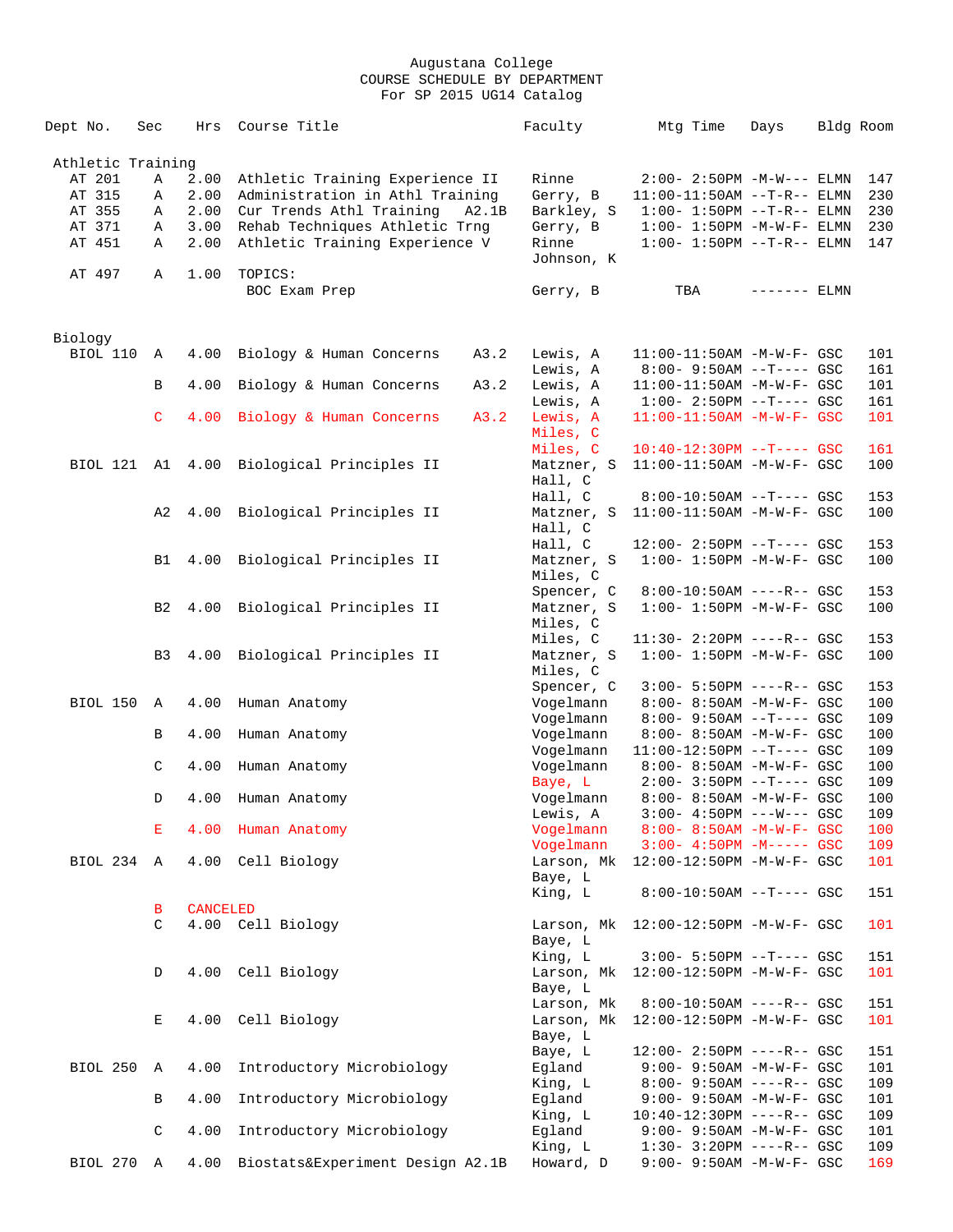| Dept No.                    | Sec               | Hrs                     | Course Title                                                                                          |       | Faculty                 | Mtg Time                                                         | Days         | Bldg Room  |
|-----------------------------|-------------------|-------------------------|-------------------------------------------------------------------------------------------------------|-------|-------------------------|------------------------------------------------------------------|--------------|------------|
|                             |                   |                         |                                                                                                       |       | Howard, D               | $9:00-10:50AM$ --T---- GSC                                       |              | 141        |
| BIOL 331<br><b>BIOL 334</b> | A<br>$\mathbf{A}$ | 3.00<br><b>CANCELED</b> | Introduction to Immunology                                                                            |       | Gubbels                 | 11:00-12:20PM --T-R-- GSC                                        |              | 201        |
| BIOL 336                    | A                 | 4.00                    | Ornithology                                                                                           |       | Lewis, A                | $1:00 - 1:50PM - M - W - F - GSC$                                |              | 169        |
| BIOL 350                    | A                 | 4.00                    | Aquatic Ecology                                                                                       | A2.1B | Lewis, A<br>Spencer, C  | $8:00-10:50AM$ ----R-- GSC<br>$11:00-11:50AM$ -M-W-F- GSC        |              | 169<br>169 |
| <b>BIOL 358</b>             | A                 | 4.00                    | Molecular Biology                                                                                     |       | Spencer, C<br>Vitiello  | $1:00-4:50PM --T---GSC$<br>9:00- 9:50AM -M-W-F- GSC              |              | 169<br>163 |
|                             |                   |                         |                                                                                                       |       | Vitiello                | $9:00-11:50AM$ ----R-- GSC                                       |              | 161        |
|                             | B                 | 4.00                    | Molecular Biology                                                                                     |       | Vitiello<br>Vitiello    | $9:00 - 9:50AM - M - W - F - GSC$<br>$1:00 - 3:50PM$ ----R-- GSC |              | 163<br>161 |
| BIOL 360                    | A                 | 4.00                    | Evolution                                                                                             | A2.1B | Howard, D               | 8:00- 8:50AM -M-W-F- GSC                                         |              | 169        |
| BIOL 364 A                  |                   | 4.00                    | Pharmacology                                                                                          | A2.1B | Howard, D<br>Larson, Mk | $12:00 - 2:50PM$ ----R-- GSC<br>$2:00-2:50PM -M-W-F-MC$          |              | 169<br>120 |
| <b>BIOL 366</b>             | $\mathbb A$       | 4.00                    | Advanced Human Physiology                                                                             |       | Larson, Mk<br>Gubbels   | $1:00 - 3:50PM$ ----R-- GSC<br>12:00-12:50PM -M-W-F- GSC         |              | 101<br>241 |
|                             |                   |                         |                                                                                                       |       | Vogelmann               | $8:00-10:50AM$ ----R-- GSC                                       |              | 163        |
|                             | В                 | 4.00                    | Advanced Human Physiology                                                                             |       | Gubbels<br>Vogelmann    | 12:00-12:50PM -M-W-F- GSC<br>12:00- 2:50PM ----R-- GSC           |              | 241<br>163 |
| BIOL 392                    | A                 | 4.00                    | Directed Research                                                                                     |       | Staff                   | TBA                                                              | $------$ OFF | OFF        |
| BIOL 490 A                  |                   | 1.00                    | Biology Seminar                                                                                       |       | Egland                  | $3:00 - 3:50PM$ ---W--- GSC                                      |              | 101        |
| Business Administration     |                   |                         |                                                                                                       |       |                         |                                                                  |              |            |
| BSAD 205 A                  |                   | 3.00                    | Management Information Systems I                                                                      |       | Entwistle               | $11:00-12:20PM$ --T-R-- MC                                       |              | 002        |
| BSAD 241 A                  |                   | 3.00                    | Management Information System II<br>-BSAD 241: REQUIRED FOR MIS EMPHASIS. ELECTIVE FOR MGMT EMPHASIS. |       | Entwistle               | $1:00-2:20PM -T-R--MC$                                           |              | 002        |
| BSAD 310 A                  |                   | 4.00                    | Principles of Marketing                                                                               |       | Keltgen, J              | 9:00- 9:50AM -MT-RF- MC                                          |              | 264        |
| BSAD 320                    | $\mathbb A$       | 3.00                    | Principles of Management                                                                              |       | Gardner, S              | $12:00-12:50PM -M-W-F-MC$                                        |              | 103        |
| BSAD 320                    | $\overline{B}$    | 3.00                    | Principles of Management                                                                              |       | Gardner, S              | $11:00-11:50AM$ -M-W-F- MC                                       |              | 103        |
| BSAD 330                    | A                 | 4.00                    | Principles of Finance                                                                                 |       | Koepsell                | 12:00-12:50PM -MT-RF- MC                                         |              | 264        |
| BSAD 340                    | A                 | 3.00                    | Business Law I                                                                                        |       | Harris, J               | $11:00-12:20PM$ --T-R-- MC                                       |              | 101        |
| BSAD 342                    | $\mathbb A$       | 3.00                    | Project Management                                                                                    | A2.1B | Sougstad                | $8:00 - 9:20AM -T-R-- MC$                                        |              | 001        |
| BSAD 380                    | A                 | 3.00                    | Business Law II                                                                                       |       | Harris, J               | $1:00 - 1:50PM - M - W - F - MC$                                 |              | 264        |
| BSAD 382                    | $\overline{A}$    | 3.00                    | Business Ethics                                                                                       |       | Harris, J               | $1:00-2:20PM -T-R--MC$                                           |              | 101        |
| <b>BSAD 382</b>             | $\overline{B}$    | 3.00                    | <b>Business Ethics</b>                                                                                |       | Sougstad                | $1:30 - 2:50PM -T-R-- MC$                                        |              | 264        |
| BSAD 421                    | A                 | 2.00                    | Human Resource Management                                                                             |       | Harris, J               | $11:00-11:50AM$ -M-W--- MC                                       |              | 153        |
| BSAD 425                    | $\mathbb{A}$      | 3.00                    | Small Business Management                                                                             |       | Gardner, S              | $9:00 - 9:50AM - M - W - F - MC$                                 |              | 103        |
|                             |                   |                         | -BSAD 425: REQUIRED FOR ENTREPRENEURSHIP EMPHASIS.                                                    |       |                         |                                                                  |              |            |
| BSAD 427                    | $\overline{A}$    | 3.00                    | Production & Operations Mgmt<br>-BSAD 427: ELECTIVE FOR MIS EMPHASIS. ELECTIVE FOR MGMT EMPHASIS.     |       | Sougstad                | $8:00 - 8:50AM - M - W - F - MC$                                 |              | 103        |
| BSAD 428                    | $\overline{A}$    | 3.00                    | International Strategic Mgmt                                                                          |       | Marsh, C                | $6:00-9:00PM$ ---W--- MC                                         |              | 157        |
|                             |                   |                         | -BSAD 428: REQUIRED FOR ENTREPRENEURSHIP EMPHASIS & MANAGEMENT EMPHASIS.                              |       |                         |                                                                  |              |            |
| BSAD 431 A<br>BSAD 435 A    |                   | <b>CANCELED</b>         | 3.00 Investment Fundamentals                                                                          |       | Koepsell                | $2:00-2:50PM -M-W-F-MC$                                          |              | 157        |
|                             |                   |                         | -BSAD 435: REQUIRED FOR FINANCE EMPHASIS.                                                             |       |                         |                                                                  |              |            |
| BSAD 445 A                  |                   |                         | 3.00 Adv Sport Marketing & Promotion                                                                  |       |                         | Keltgen, J 6:00- 9:00PM -M----- MC                               |              | 101        |
| BSAD 490 A                  |                   | CANELED                 |                                                                                                       |       |                         |                                                                  |              |            |
| BSAD 497 A                  |                   |                         | 3.00 TOPICS:                                                                                          |       |                         |                                                                  |              |            |
|                             |                   |                         | Advertising                                                                                           |       |                         | Keltgen, J 11:00-11:50AM -M-W-F- MC                              |              | 102        |
| Chemistry                   |                   |                         |                                                                                                       |       |                         |                                                                  |              |            |
| CHEM 102 A                  |                   |                         | 1.00 Trustee's Fellowshp in Chemistry                                                                 |       | Duffy-Matz              | TBA                                                              | $------ GSC$ |            |
|                             |                   |                         | -CHEM 102: BY INVITATION OF DEPT ONLY.                                                                |       |                         |                                                                  |              |            |
|                             |                   |                         | CHEM 115 A1 4.00 Physical Science                                                                     | A3.2  | Boyd, K                 | $1:00 - 2:20PM -T-R--GSC$                                        |              | 241        |
|                             |                   |                         |                                                                                                       |       | Boyd, K                 | $1:30-3:20PM -M---GSC$                                           |              | 259        |
|                             | A2                |                         | 4.00 Physical Science                                                                                 | A3.2  | Boyd, K                 | $1:00 - 2:20PM -T-R--GSC$                                        |              | 241        |
|                             |                   |                         |                                                                                                       |       | Gustafson               | $8:00 - 9:50AM -T--- GSC$                                        |              | 259        |
|                             |                   |                         | CHEM 116 A1 4.00 General Chemistry I                                                                  | A3.2  | Boyd, K                 | 8:00- 8:50AM -M-W-F- GSC                                         |              | 201        |
|                             |                   |                         |                                                                                                       |       | Boyd, K                 | $8:00 - 9:50AM -T--- GSC$                                        |              | 243        |
|                             |                   |                         | CHEM 117 A1 4.00 General Chemistry II                                                                 | A3.2  | Adcock, P               | 9:00- 9:50AM -M-W-F- GSC                                         |              | 241        |

Weisshaar 11:00-12:50PM --T---- GSC 243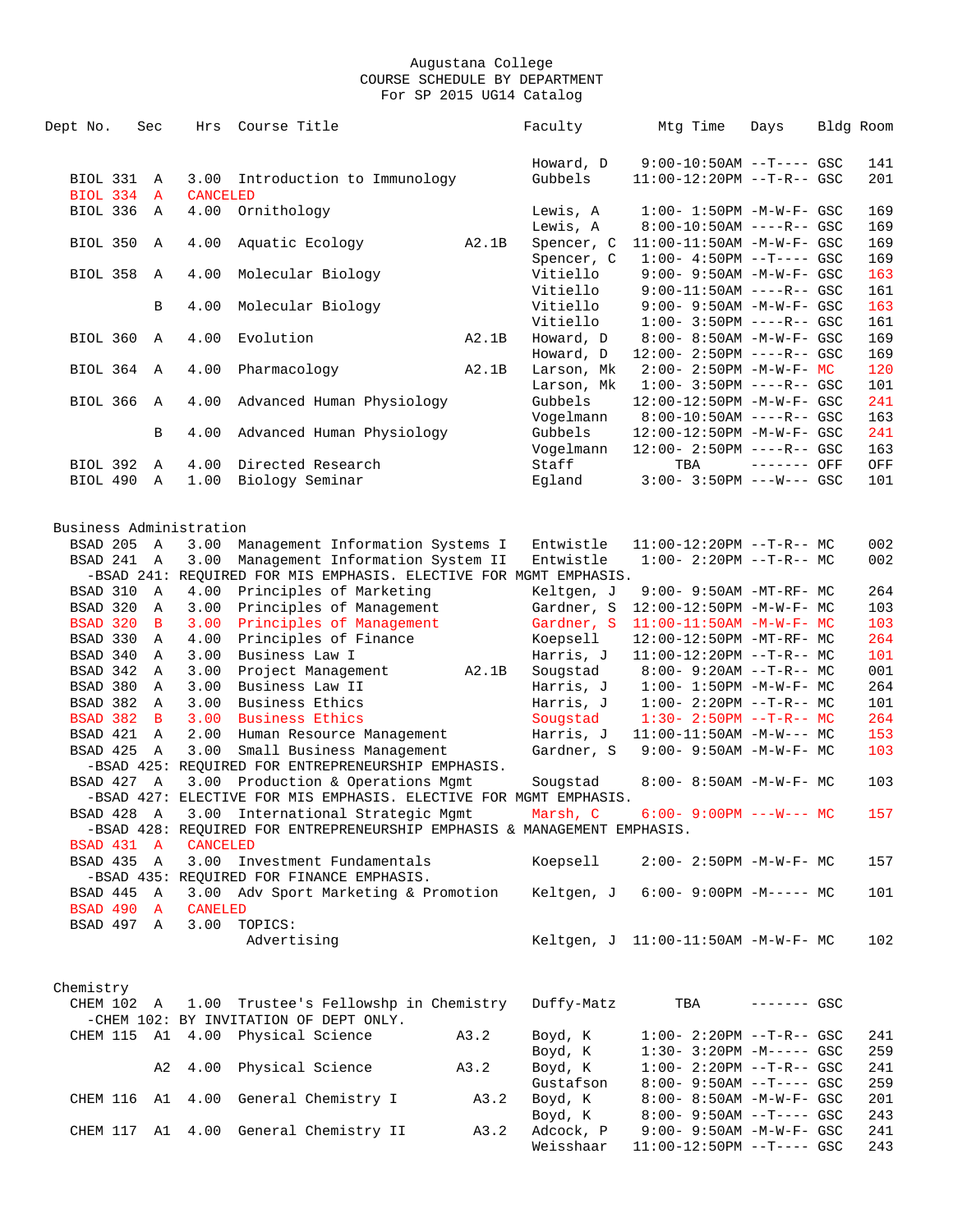| Dept No.                | Sec            | Hrs          | Course Title                                                                     |       | Faculty     | Mtg Time                          | Days        | Bldg Room |     |
|-------------------------|----------------|--------------|----------------------------------------------------------------------------------|-------|-------------|-----------------------------------|-------------|-----------|-----|
|                         | A2             | 4.00         | General Chemistry II                                                             | A3.2  | Adcock, P   | $9:00 - 9:50AM - M - W - F - GSC$ |             |           | 241 |
|                         |                |              |                                                                                  |       | Adcock, P   | $4:00 - 5:50PM -T--- GSC$         |             |           | 243 |
|                         | B1             | 4.00         | General Chemistry II                                                             | A3.2  | Adcock, P   | 12:00-12:50PM -M-W-F- GSC         |             |           | 201 |
|                         |                |              |                                                                                  |       | Adcock, P   | $8:00 - 9:50AM$ ----R-- GSC       |             |           | 243 |
|                         | B <sub>2</sub> | 4.00         | General Chemistry II                                                             | A3.2  | Adcock, P   | 12:00-12:50PM -M-W-F- GSC         |             |           | 201 |
|                         |                |              |                                                                                  |       | Adcock, P   | $4:00 - 5:50PM$ ----R-- GSC       |             |           | 243 |
| CHEM 145                | A1             | 4.00         | Survey of Organic & Biochemistry                                                 |       | Strandjord  | $11:00-11:50AM$ -M-W-F- GSC       |             |           | 241 |
|                         |                |              |                                                                                  |       | Strandjord  | $1:00-2:50PM$ ---W--- GSC         |             |           | 243 |
|                         | A2             | 4.00         | Survey of Organic & Biochemistry                                                 |       | Strandjord  | 11:00-11:50AM -M-W-F- GSC         |             |           | 241 |
|                         |                |              |                                                                                  |       | Strandjord  | 11:00-12:50PM ----R-- GSC         |             |           | 243 |
|                         | B1             | 4.00         | Survey of Organic & Biochemistry                                                 |       | Duffy-Matz  | $2:00 - 2:50PM - M - W - F - GSC$ |             |           | 241 |
|                         | B <sub>2</sub> | 4.00         | Survey of Organic & Biochemistry                                                 |       | Duffy-Matz  | $2:00 - 2:50PM - M - W - F - GSC$ |             |           | 241 |
|                         |                |              |                                                                                  |       | Strandjord  | $1:30-3:20PM$ ----R-- GSC         |             |           | 243 |
| CHEM 201 A1 4.00        |                |              | Organic Chemistry I                                                              |       | Mays, J     | 9:00- 9:50AM -M-W-F- GSC          |             |           | 201 |
|                         |                |              |                                                                                  |       | Mays, J     | $2:00 - 5:50PM$ ----R-- GSC       |             |           | 255 |
| CHEM 202                | A1             | 4.00         | Organic Chemistry II                                                             |       | Duffy-Matz  | $11:00-11:50AM$ -M-W-F- GSC       |             |           | 201 |
|                         |                |              |                                                                                  |       | Strandjord  | $8:00-11:50AM$ --T---- GSC        |             |           | 255 |
|                         | A <sub>2</sub> | 4.00         | Organic Chemistry II                                                             |       | Duffy-Matz  | $11:00-11:50AM$ -M-W-F- GSC       |             |           | 201 |
|                         |                |              |                                                                                  |       | Duffy-Matz  | 8:00-11:50AM ----R-- GSC          |             |           | 255 |
| CHEM 242 A1 4.00        |                |              | Analysis                                                                         |       | Weisshaar   | 8:00- 8:50AM -M-W-F- GSC          |             |           | 241 |
|                         |                |              |                                                                                  |       | Adcock, P   |                                   |             |           |     |
|                         |                |              |                                                                                  |       | Weisshaar   | $2:00 - 5:50PM -M--- GSC$         |             |           | 243 |
|                         |                |              |                                                                                  |       | Adcock, P   |                                   |             |           |     |
| CHEM 302 A1 4.00        |                |              | Physical Chemistry II                                                            |       | Boyd, K     | 12:00-12:50PM -MT-RF- GSC         |             |           | 210 |
|                         |                |              |                                                                                  |       | Boyd, K     | $8:00-11:50AM$ ----R-- GSC        |             |           | 259 |
| CHEM 330                |                | A1 4.00      | Medicinal Chem & Biochem                                                         | A2.1B | Mays, J     | 11:00-11:50AM -M-W-F- MC          |             |           | 161 |
|                         |                |              |                                                                                  |       | Mays, J     | $1:00-4:50PM -T---GSC$            |             |           | 259 |
|                         |                |              |                                                                                  |       |             |                                   |             |           |     |
|                         |                |              |                                                                                  |       |             |                                   |             |           |     |
| Civitas                 |                |              |                                                                                  |       |             |                                   |             |           |     |
| CIVT 110                | Α              | 3.00         | Exploring Christian Faith A4.1                                                   |       | Pederson, A | $1:00 - 2:20PM -T-R--HUM$         |             |           | 201 |
| CIVT 200                | Α              | 3.00         | Literary Experience A2.1B & A3.5                                                 |       | Blank-Libr  | $11:00-11:50AM$ -M-W-F- HUM       |             |           | 321 |
| CIVT 201                | Α              | 3.00         | Reading Augustana                                                                |       | Miller, J   | $1:00 - 2:20PM -T-R--CWS$         |             |           | 108 |
| CIVT 202                | Α              | 3.00         | Pertinence:                                                                      |       |             |                                   |             |           |     |
| CIVT 204 A              |                | 3.00         | Eff Govt: Oxymrn or Dem Imperativ Wright, R<br>Freedom:                          |       |             | $6:00-9:00PM -M--- MC$            |             |           | 120 |
|                         |                |              | Am Gods: Faith, Freedom&NatlIdenty Pehl, M                                       |       |             | $2:00 - 2:50PM -M-W-F - CWS$      |             |           | 108 |
|                         |                |              |                                                                                  |       |             |                                   |             |           |     |
|                         |                |              |                                                                                  |       |             |                                   |             |           |     |
| Classics                |                |              |                                                                                  |       |             |                                   |             |           |     |
| CLAS 102                | Α              | 3.00         | Beginning Hebrew II                                                              | A3.4  | Storm, J    | $11:00-12:20PM$ --T-R-- HUM       |             |           | 218 |
| CLAS 206                | Α              | 3.00         | Elementary Latin II                                                              | A3.4  | Wentzel, R  | 11:00-11:50PM -M-W-F- HUM         |             |           | 319 |
| CLAS 301 A              |                |              | 3.00 New Testament Greek I                                                       |       | Swanson, R  | $8:00 - 8:50$ AM $-M-W-F-$ HUM    |             |           | 227 |
|                         |                |              |                                                                                  |       |             |                                   |             |           |     |
|                         |                |              |                                                                                  |       |             |                                   |             |           |     |
| Communication Disorders |                |              |                                                                                  |       |             |                                   |             |           |     |
| CMDS 222                | $\mathbb A$    | 3.00         | Phonetics                                                                        |       | Mahan, K    | $9:00 - 9:50AM - M - W - F - MC$  |             |           | 253 |
| CMDS 224                | $\mathbb{A}$   | 3.00         | Intro to Aural Rehabilitation                                                    |       | Hanavan, P  | $8:00 - 8:50AM - M - W - F - MC$  |             |           | 161 |
|                         |                |              |                                                                                  |       | Hanavan, P  | $9:00 - 9:50AM -T--- MC$          |             |           | 156 |
|                         | B              | 3.00         | Intro to Aural Rehabilitation                                                    |       | Hanavan, P  | 8:00- 8:50AM -M-W-F- MC           |             |           | 161 |
|                         |                |              |                                                                                  |       | Hanavan, P  | $10:00-10:50AM$ --T---- MC        |             |           | 156 |
|                         | C              | 3.00         | Intro to Aural Rehabilitation                                                    |       | Hanavan, P  | 8:00- 8:50AM -M-W-F- MC           |             |           | 161 |
|                         |                |              |                                                                                  |       | Hanavan, P  | $11:00-11:50AM$ --T---- MC        |             |           | 156 |
| CMDS 272                | Α              | 3.00<br>1.00 | Artic & Phonological Process Dis                                                 |       | Mahan, K    | 11:00-11:50AM -M-W-F- MC          | ------- OFF |           | 253 |
| CMDS 288                | A              |              | Observation Practicum                                                            |       | Mahan, K    | TBA                               |             |           | OFF |
|                         |                |              | -CMDS 288: REQUIRES INSTRUCTOR SIGNATURE.                                        |       |             |                                   |             |           |     |
|                         |                |              | CMDS 388 A 10.00 Clinical Practicum<br>-CMDS 388: REQUIRES INSTRUCTOR SIGNATURE. |       | Mahan, K    | TBA                               | ------- OFF |           | OFF |
| CMDS 488                |                |              | A 10.00 Adv Clinical Prct: Comm Disorders                                        |       | Mahan, K    | TBA                               | ------- OFF |           | OFF |
|                         |                |              | -CMDS 488: SIGNATURE OF FIELD EXPERIENCE COORDINATOR REQUIRED.                   |       |             |                                   |             |           |     |
|                         |                |              |                                                                                  |       |             |                                   |             |           |     |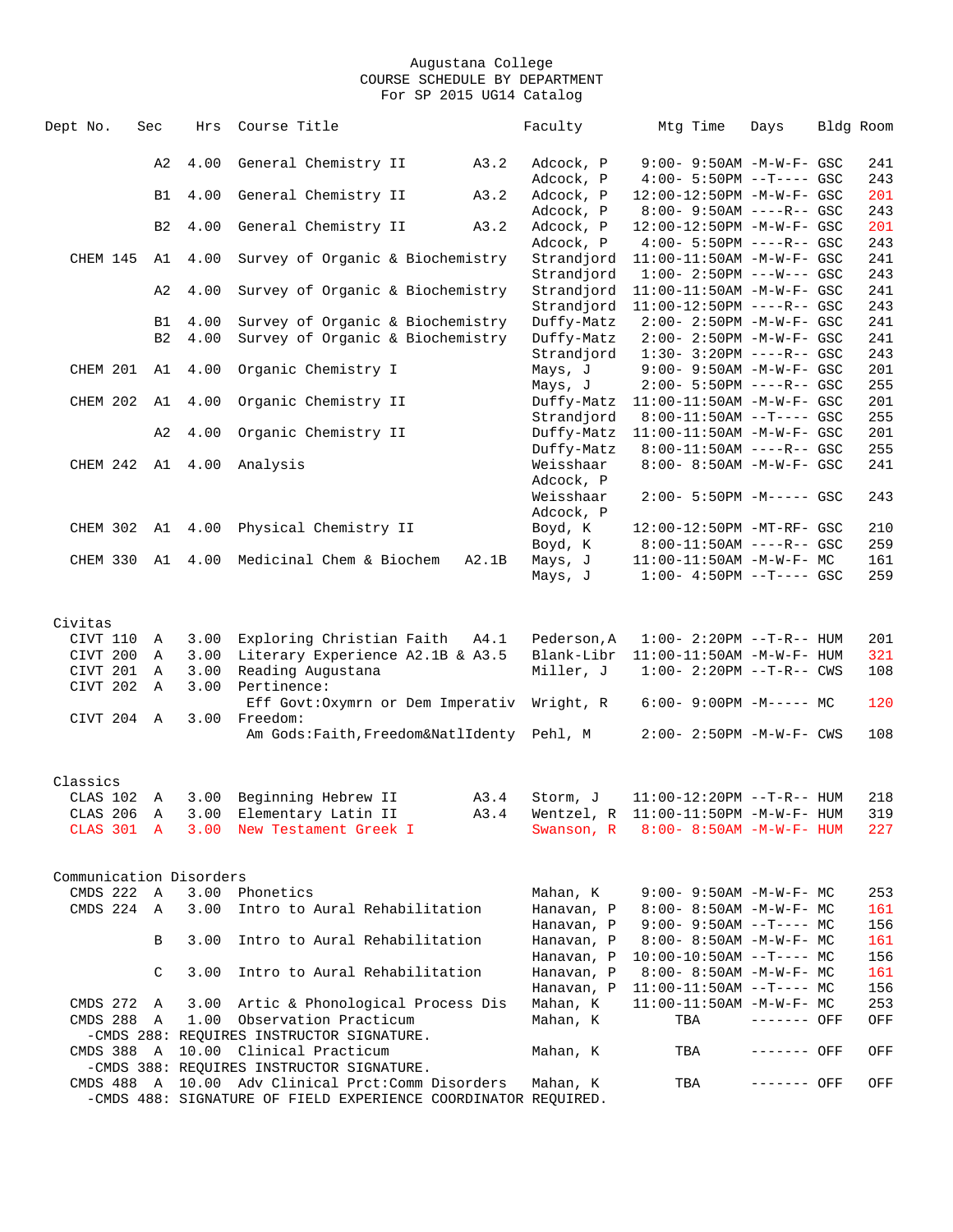| Dept No.                | Sec          | Hrs                   | Course Title                                                                                                                           |       | Faculty     |             | Mtg Time | Days                                   | Bldg Room |
|-------------------------|--------------|-----------------------|----------------------------------------------------------------------------------------------------------------------------------------|-------|-------------|-------------|----------|----------------------------------------|-----------|
|                         |              | Communication Studies |                                                                                                                                        |       |             |             |          |                                        |           |
| COMM 110                | A            | 3.00                  | Intro To Communication                                                                                                                 | A2.2  | Bart, H     |             |          | $9:00 - 9:50AM - M - W - F - HUM$      | 331       |
|                         | B            | 3.00                  | Intro To Communication                                                                                                                 | A2.2  | Nitz, M     |             |          | $8:30-9:50AM --T-R--HUM$               | 331       |
|                         | C            | 3.00                  | Intro To Communication                                                                                                                 | A2.2  | Bart, J     |             |          | $11:00-11:50AM$ -M-W-F- HUM            | 331       |
|                         | D            | 3.00                  | Intro To Communication                                                                                                                 | A2.2  | Bart, H     |             |          | 12:00-12:50PM -M-W-F- HUM              | 331       |
| COMM 250                | Α            | 3.00                  | Interpersonal Communication A1.2                                                                                                       |       | Bart, J     |             |          | $9:00 - 9:50AM - M - W - F - HUM$      | 301       |
| COMM 260                | Α            | 3.00                  | Persuasion                                                                                                                             |       | Bart, J     |             |          | $2:00 - 2:50PM -M-W-F - HUM$           | 331       |
| COMM 350                | A            | 3.00                  | Organizational Communication                                                                                                           |       | Bart, H     |             |          | $8:30 - 9:50AM -T-R-- HUM$             | 301       |
| COMM 360                | $\mathbb{A}$ | 3.00                  | Persuasive Campaigns                                                                                                                   |       | Nitz, M     |             |          | $1:00 - 2:20PM -T-R--HUM$              | 331       |
|                         |              |                       |                                                                                                                                        |       |             |             |          |                                        |           |
| Computer Science        |              |                       |                                                                                                                                        |       |             |             |          |                                        |           |
| COSC 104 A              |              | 1.00                  | Advanced Word Processing<br>COSC 104: ONLINE COURSE                                                                                    |       | Gray, S     |             | TBA      | ------- OFF                            | ONLN      |
| COSC 105 A              |              | 1.00                  | Advanced Spreadsheet Appl Softwr<br>COSC 105: ONLINE COURSE                                                                            |       | Gray, S     |             | TBA      | ------- OFF                            | ONLN      |
| COSC 106 A              |              | 1.00                  | Advanced Database Appl Software<br>COSC 106: ONLINE COURSE                                                                             |       | Gray, S     |             | TBA      | ------- OFF                            | ONLN      |
| COSC 107 A              |              | 1.00                  | Advanced PowerPoint<br>COSC 107: ONLINE COURSE                                                                                         |       | Gray, S     |             | TBA      | ------- OFF                            | ONLN      |
| COSC 197                | A            | 3.00                  | TOPICS:                                                                                                                                |       |             |             |          |                                        |           |
|                         |              |                       | WEB Development and Design                                                                                                             |       | Gray, S     |             |          | $1:00-2:20PM -T-R--GSC$                | 141       |
| COSC 205                | Α            | 3.00                  | Management Information Systems I                                                                                                       |       | Entwistle   |             |          | $11:00-12:20PM$ --T-R-- MC             | 002       |
| COSC 211                | A            | 4.00                  | Computer Science II                                                                                                                    |       | Shum, S     |             |          | $10:40 - 11:50AM$ -M-W-F- MC           | 002       |
| COSC 225                | $\mathbb{A}$ | 3.00                  | WEB Programming                                                                                                                        |       | Shum, S     |             |          | $9:00 - 9:50AM - M-W-F - MC$           | 002       |
| COSC 241                | A            | 3.00                  | Management Information System II                                                                                                       |       | Entwistle   |             |          | $1:00-2:20PM -T-R--MC$                 | 002       |
|                         |              |                       | -COSC 241: REQUIRED FOR MIS EMPHASIS. ELECTIVE FOR MGMT EMPHASIS.                                                                      |       |             |             |          |                                        |           |
| COSC 327                | $\mathbb A$  | 3.00                  | Advanced Data Structures                                                                                                               |       | Shum, S     |             |          | $12:00-12:50PM -M-W-F-MC$              | 002       |
| COSC 342                | A            | 3.00                  | Project Management                                                                                                                     | A2.1B | Sougstad    |             |          | $8:00 - 9:20AM -T-R-- MC$              | 001       |
|                         |              |                       |                                                                                                                                        |       |             |             |          |                                        |           |
| Economics               |              |                       |                                                                                                                                        |       |             |             |          |                                        |           |
| ECON 120                | Α            | 3.00                  | Principles of Economics I                                                                                                              | A3.3  | Eqqleston   |             |          | $11:00-12:20PM$ --T-R-- MC             | 153       |
|                         | B            | 3.00                  | Principles of Economics I                                                                                                              | A3.3  | Eggleston   |             |          | $1:00-2:20PM -T-R--MC$                 | 153       |
| ECON 121                | A            | 3.00                  | Principles of Economics II                                                                                                             |       | Nesiba, R   |             |          | $1:00 - 1:50PM - M - W - F - MC$       | 201       |
|                         | B            | 3.00                  | Principles of Economics II                                                                                                             |       | Nesiba, R   |             |          | 2:00- 2:50PM -M-W-F- MC                | 201       |
| ECON 270                | Α            | 4.00                  | Statistics                                                                                                                             |       | Sorenson, D |             |          | $8:00 - 8:50AM - M - W - F - MC$       | 153       |
|                         | B            | 4.00                  | Statistics                                                                                                                             |       | Sorenson, D |             |          | 9:00- 9:50AM -M-W-F- MC                | 153       |
|                         |              |                       | -ECON 270A & B: MUST ALSO REGISTER FOR ECON 270L LAB SECTION.                                                                          |       |             |             |          |                                        |           |
| ECON 270L A             |              | 0.00                  | ECON 270: Lab                                                                                                                          |       |             | Sorenson, D |          | $7:00 - 7:50PM$ ---W--- MC             | 001       |
|                         | B            | 0.00                  | ECON 270: Lab                                                                                                                          |       |             | Sorenson, D |          | $11:00-11:50AM$ ----R-- MC             | 001       |
|                         | C            |                       | $0.00$ ECON $270:$ Lab                                                                                                                 |       |             |             |          | Sorenson, D 10:00-10:50AM ----R-- MC   | 001       |
| ECON 320 A              |              |                       | 3.00 Intermediate Microeconomics                                                                                                       |       |             |             |          | Sorenson, $D = 8:30 - 9:50AM -T-R - M$ | 103       |
|                         |              |                       | ECON 337 A 3.00 Hist Econ Thought & Methodology                                                                                        |       |             |             |          | Eqqleston $11:00-11:50$ AM $-M-W-F-MC$ | 120       |
|                         |              |                       | ECON 350 A 4.00 Soc Sci Research Methods A2.1B                                                                                         |       |             |             |          | Schrader, S 8:00- 9:50AM --T-R-- MC    | 255       |
|                         |              |                       |                                                                                                                                        |       |             |             |          |                                        |           |
| Ed of Deaf/Hard Hearing |              |                       |                                                                                                                                        |       |             |             |          |                                        |           |
|                         |              |                       | EDHH 329 A 3.00 Work w/Fam, Prof & DeafPlusStudnt                                                                                      |       | Soukup, M   |             |          | $8:30 - 9:50AM -T-R--MC$               | 252       |
|                         |              |                       | EDHH 487 A 12.00 Student Teach: Deaf Educ Elem<br>-EDHH 487: SIGNATURE OF FIELD EXPERIENCE COORDINATOR REOUIRED.                       |       | Fiala, R    |             | TBA      | ------- OFF                            | OFF       |
|                         |              |                       | EDHH 489 A 12.00 Student Teach: Deaf Educ MS/HS                                                                                        |       | Fiala, R    |             | TBA      | $------$ OFF                           | OFF       |
|                         |              |                       | -EDHH 489: SIGNATURE OF FIELD EXPERIENCE COORDINATOR REQUIRED.                                                                         |       |             |             |          |                                        |           |
|                         |              |                       |                                                                                                                                        |       |             |             |          |                                        |           |
| Education<br>EDUC 110   |              |                       | A 3.00 Found of American Education A3.3                                                                                                |       |             |             |          | VanBockern 1:00- 2:20PM --T-R-- MC     | 103       |
|                         | B            |                       | 3.00 Found of American Education A3.3                                                                                                  |       |             |             |          | Hallenbeck 12:00-12:50PM -M-W-F- MC    | 253       |
|                         |              |                       | -EDUC 110A & B: INTENDED FOR STUDENTS PURSUING ENTRANCE TO TEACHER EDUC PROGRAM. REQUIRES A                                            |       |             |             |          |                                        |           |
|                         |              |                       | MINIMUM 8 HR PRACTICUM IN AREA SCHOOLS.                                                                                                |       |             |             |          |                                        |           |
| EDUC 200L A             |              |                       | 0.00 Program Admission ePortfolio Lab<br>-EDUC 200L: MEETS 2/24, 3/3, 3/24, 4/7, 4/21 & 4/28. MUST BE TAKEN THE SEMESTER OF ENROLLMENT |       |             |             |          | Andrews, SE   10:00-10:50AM --T---- MC | 001       |
|                         |              |                       | IN EDUC 275.                                                                                                                           |       |             |             |          |                                        |           |
|                         |              |                       | EDUC 219 A 3.00 Technology in Education                                                                                                |       |             |             |          | Hanavan, $P$ 11:00-11:50AM -M-W-F- MC  | 001       |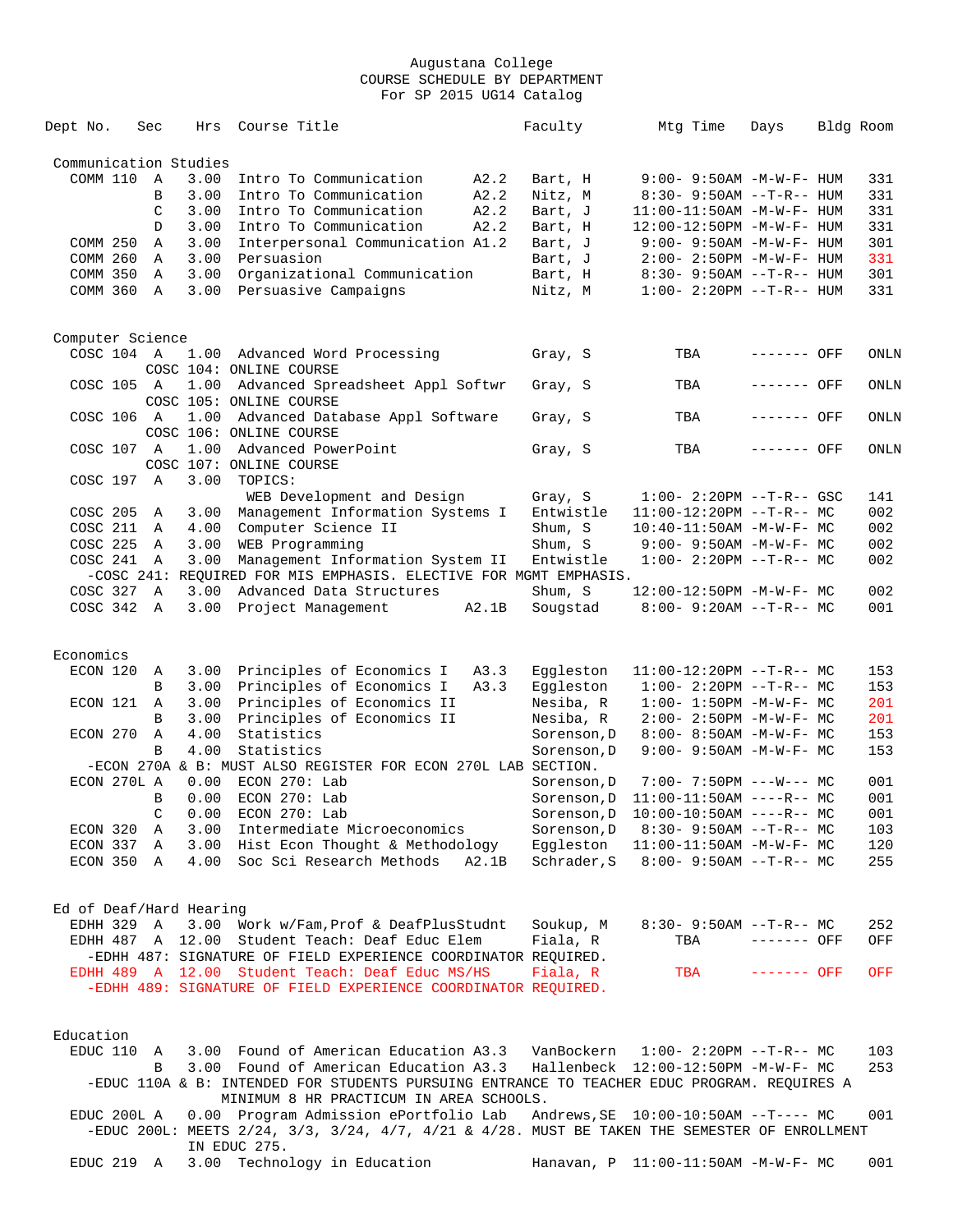| Dept No.     | Sec              |              | Hrs Course Title                                                                                |       | Faculty                | Mtg Time                                                     | Days                       | Bldg Room |            |
|--------------|------------------|--------------|-------------------------------------------------------------------------------------------------|-------|------------------------|--------------------------------------------------------------|----------------------------|-----------|------------|
|              |                  |              |                                                                                                 |       |                        |                                                              |                            |           |            |
| EDUC 245 A   |                  |              | 3.00 Educ Psychology & Measurement Durr, A                                                      |       |                        | $11:00-11:50AM$ -M-W-F- HUM                                  |                            |           | 202        |
|              | B                |              | 3.00 Educ Psychology & Measurement                                                              |       | Durr, A                | 12:00-12:50PM -M-W-F- HUM                                    |                            |           | 202        |
|              |                  |              | -EDUC 245A & B: NOT OPEN TO FRESHMEN. EDUC 275 IS A RECOMMENDED CO-REQUISITE FOR EDUC 245.      |       |                        |                                                              |                            |           |            |
| EDUC 275 A   |                  |              | 3.00 Teach Learn Connect Method A2.1B                                                           |       | Ashworth               | $11:00-11:50AM$ --T-R-- MC                                   |                            |           | 164        |
|              |                  |              | -EDUC 275: NOT OPEN TO FRESHMEN. EDUC 245 IS A RECOMMENDED CO-REOUISITE FOR EDUC 275. REOUIRES  |       |                        |                                                              |                            |           |            |
|              |                  |              | 4 HRS OF PRACTICUM PER WK SCHEDULED BETWEEN 8AM-3PM.                                            |       |                        |                                                              |                            |           |            |
| EDUC 290 A   |                  |              | 2.00 Children's Literature                                                                      |       | Laurich                | $1:00 - 1:50PM -M-W--- MC$                                   |                            |           | 164        |
|              |                  |              | -EDUC 290: ADMITTED TEACHER EDUC STUDENTS ONLY.                                                 |       |                        |                                                              |                            |           |            |
| EDUC 300L A  |                  |              | 0.00 Pre-Student Teach ePortfolio Lab Andrews, SE 10:00-10:50AM --T---- MC                      |       |                        |                                                              |                            |           | 001        |
|              |                  |              | -EDUC 300L: MEETS 2/10, 2/17, 3/31, 4/14, 5/5 & 5/12. MUST BE TAKEN SEMESTER PRIOR TO STUDENT   |       |                        |                                                              |                            |           |            |
|              |                  | TEACHING.    | 2.00 Methods Teaching Elem/MS Science                                                           |       | Hall, C                | $2:00 - 2:50PM - M - W - F - GSC$                            |                            |           |            |
| EDUC 301 A   |                  |              | -EDUC 301: REQUIRES OBSERVATION & TEACHING IN ELEM SCHOOLS.                                     |       |                        |                                                              |                            |           | 163        |
| EDUC 320 A   |                  |              | 3.00 Methods Teach and Assess Writing                                                           |       | Laurich                | $11:00-11:50AM$ -M-W-F- MC                                   |                            |           | 164        |
|              |                  |              | -EDUC 320: ADMITTED TEACHER EDUC STUDENTS ONLY. MUST ALSO REGISTER FOR EDUC 325. PLAN TO SPEND  |       |                        |                                                              |                            |           |            |
|              |                  |              | 2 HRS IN FIELD ONE MORNING PER WK.                                                              |       |                        |                                                              |                            |           |            |
|              |                  |              | EDUC 325 A 3.00 Methods Teach and Assess Reading                                                |       | Laurich                | $12:00-12:50PM -M-W-F-MC$                                    |                            |           | 164        |
|              |                  |              | -EDUC 325: ADMITTED TEACHER EDUC STUDENTS ONLY. MUST ALSO REGISTER FOR EDUC 320. PLAN TO SPEND  |       |                        |                                                              |                            |           |            |
|              |                  |              | 2 HRS IN FIELD ONE MORNING PER WK.                                                              |       |                        |                                                              |                            |           |            |
| EDUC 335 A   |                  |              | 3.00 Literacy in the Content Area                                                               |       |                        |                                                              |                            |           | 161        |
|              |                  |              | -EDUC 335: ADMITTED TEACHER EDUC STUDENTS ONLY.                                                 |       |                        |                                                              |                            |           |            |
| $EDUC$ 345 A |                  |              | 3.00 Adolescent Development                                                                     | A1.2  | Feinstein              | $1:00 - 1:50PM - M - W - F - MC$                             |                            |           | 253        |
|              |                  |              | -EDUC 345: ADMITTED TEACHER EDUC STUDENTS ONLY.                                                 |       |                        |                                                              |                            |           |            |
| EDUC 350 A   |                  |              | 2.00 Teaching Soc Studies Elem & MS                                                             |       | Ashworth               | $1:00 - 1:50PM -T-R-- MC$                                    |                            |           | 164        |
|              |                  |              | -EDUC 350: ADMITTED TEACHER EDUC STUDENTS ONLY. REQUIRES 4-6 HRS OF OBSERVATION & PARTICIPATION |       |                        |                                                              |                            |           |            |
|              |                  |              | IN AREA SCHOOLS.                                                                                |       |                        |                                                              |                            |           |            |
| EDUC 355 A   |                  |              | 3.00 Human Relations in Education                                                               |       |                        | VanBockern 11:00-12:20PM --T-R-- HUM                         |                            |           | 123        |
| EDUC 380 A   |                  |              | 3.00 Methods of Engl as New Language                                                            |       | Grinager, K            | $6:00 - 9:00PM$ ----R-- MC                                   |                            |           | 164        |
| EDUC 400L A  |                  | 0.00         | Student Teacher ePortfolio Lab                                                                  |       | Andrews, SE            | TBA                                                          | $------$ MC                |           |            |
|              |                  |              | -EDUC 400L: TO BE TAKEN DURING SEMESTER OF STUDENT TEACHING. LAB DOES NOT MEET.                 |       |                        |                                                              |                            |           |            |
| EDUC 470     |                  |              | A 12.00 Student Teach: All Grades<br>EDUC 471 A 12.00 Student Teach: Middle School              |       | Fiala, R<br>Fiala, R   | TBA<br>TBA                                                   | ------- OFF<br>$-----$ OFF |           | OFF        |
| EDUC 472     |                  |              | A 12.00 Student Teach: Elementary                                                               |       | Fiala, R               | TBA                                                          | ------- OFF                |           | OFF<br>OFF |
|              |                  |              | EDUC 473 A 12.00 Student Teach: Kindergarten                                                    |       | Fiala, R               | TBA                                                          | $------$ OFF               |           | OFF        |
|              |                  |              | EDUC 474 A 12.00 Student Teach: Secondary                                                       |       | Fiala, R               | TBA                                                          | $------$ OFF               |           | OFF        |
|              |                  |              | -EDUC 470, 471, 472, 473 & 474: SIGNATURE OF FIELD EXPERIENCE COORDINATOR REQUIRED.             |       |                        |                                                              |                            |           |            |
|              |                  |              |                                                                                                 |       |                        |                                                              |                            |           |            |
|              |                  |              |                                                                                                 |       |                        |                                                              |                            |           |            |
| English      |                  |              |                                                                                                 |       |                        |                                                              |                            |           |            |
|              |                  |              | ENGL 110 A 4.00 First-Year Composition A2.1A                                                    |       | Carlson, L             | 8:00- 8:50AM -MT-RF- HUM                                     |                            |           | 102        |
|              | B                |              | 4.00 First-Year Composition                                                                     | A2.1A | Gerling                | $9:00-9:50AM - MT - RF - HUM$                                |                            |           | 102        |
|              | C                |              | 4.00 First-Year Composition                                                                     | A2.1A |                        |                                                              |                            |           | 226        |
|              | D                | 4.00         | First-Year Composition                                                                          | A2.1A | Nelson, C              | 12:00-12:50PM -MT-RF- HUM                                    |                            |           | 102        |
|              | Е                |              | 4.00 First-Year Composition                                                                     | A2.1A | McGoey                 | $9:00 - 9:50AM - MT - RF - HUM$                              |                            |           | 202        |
| ENGL 115     | Α                | 3.00         | News Reporting & Writing                                                                        | A2.1B | Miller, J              | $2:00 - 2:50PM -M-W-F - HUM$                                 |                            |           | 301        |
| ENGL 200     | Α                | 3.00         | Literary Experience A2.1B & A3.5                                                                |       | Nelson, C              | $8:30 - 9:50AM -T-R-- HUM$                                   |                            |           | 103        |
|              | В                | 3.00         | Literary Experience A2.1B & A3.5                                                                |       | Boyens, B              | $9:00 - 9:50AM - M - W - F - HUM$                            |                            |           | 302        |
|              | C                | 3.00         | Literary Experience A2.1B & A3.5                                                                |       | Gerling                | $11:00-11:50AM$ -M-W-F- HUM                                  |                            |           | 102        |
|              | D                | 3.00         | Literary Experience A2.1B & A3.5                                                                |       | Boyens, B              | 12:00-12:50PM -M-W-F- HUM                                    |                            |           | 231        |
|              | E<br>$\mathbf F$ | 3.00<br>3.00 | Literary Experience A2.1B & A3.5<br>Literary Experience A2.1B & A3.5                            |       | Nelson, C<br>Hanson, D | $1:00-2:20PM -T-R--HUM$<br>$1:00 - 1:50PM - M - W - F - HUM$ |                            |           | 102<br>102 |
| ENGL 215     | Α                | 3.00         | Newspaper Writing: Sports A2.1B                                                                 |       | Falk, B                | 12:00-12:50PM -M-W-F- HUM                                    |                            |           | 323        |
| ENGL 225     | Α                | 3.00         | World Literature I                                                                              | A3.1A | Looney, S              | $1:00 - 1:50PM - M - W - F - HUM$                            |                            |           | 202        |
| ENGL 240     | Α                | 3.00         | Intro to American Literary Hist                                                                 |       | Hanson, D              | $9:00 - 9:50$ AM $-M-W-F-$ HUM                               |                            |           | 103        |
| ENGL 304     | A                | 3.00         | Creative Writing: Fiction A2.1B                                                                 |       | Hicks, P               | $6:00 - 9:00PM -T--- HUM$                                    |                            |           | 106        |
| ENGL 310     | Α                | 3.00         | Seminar in Later British Literat                                                                |       |                        |                                                              |                            |           |            |
|              |                  |              | Troubling Times: North Ireland                                                                  |       | Hicks, P               | $11:00-12:20PM$ --T-R-- MC                                   |                            |           | 201        |
|              |                  |              |                                                                                                 |       | Preston, M             |                                                              |                            |           |            |
| ENGL 311 A   |                  | 3.00         | Advanced Composition                                                                            | A2.1B | Looney, S              | $2:00 - 2:50PM -M-W-F - HUM$                                 |                            |           | 323        |
| ENGL 312 A   |                  | 3.00         | Writing for Magazines                                                                           | A2.1B | Staff                  | $11:00-11:50AM$ -M-W-F- HUM                                  |                            |           | 323        |

 ENGL 330 A 3.00 Seminar in Later American Lit Hanson, D 11:00-11:50AM -M-W-F- HUM 106 ENGL 361 A 3.00 Shakespeare A2.1B Looney, S 8:30- 9:50AM --T-R-- HUM 323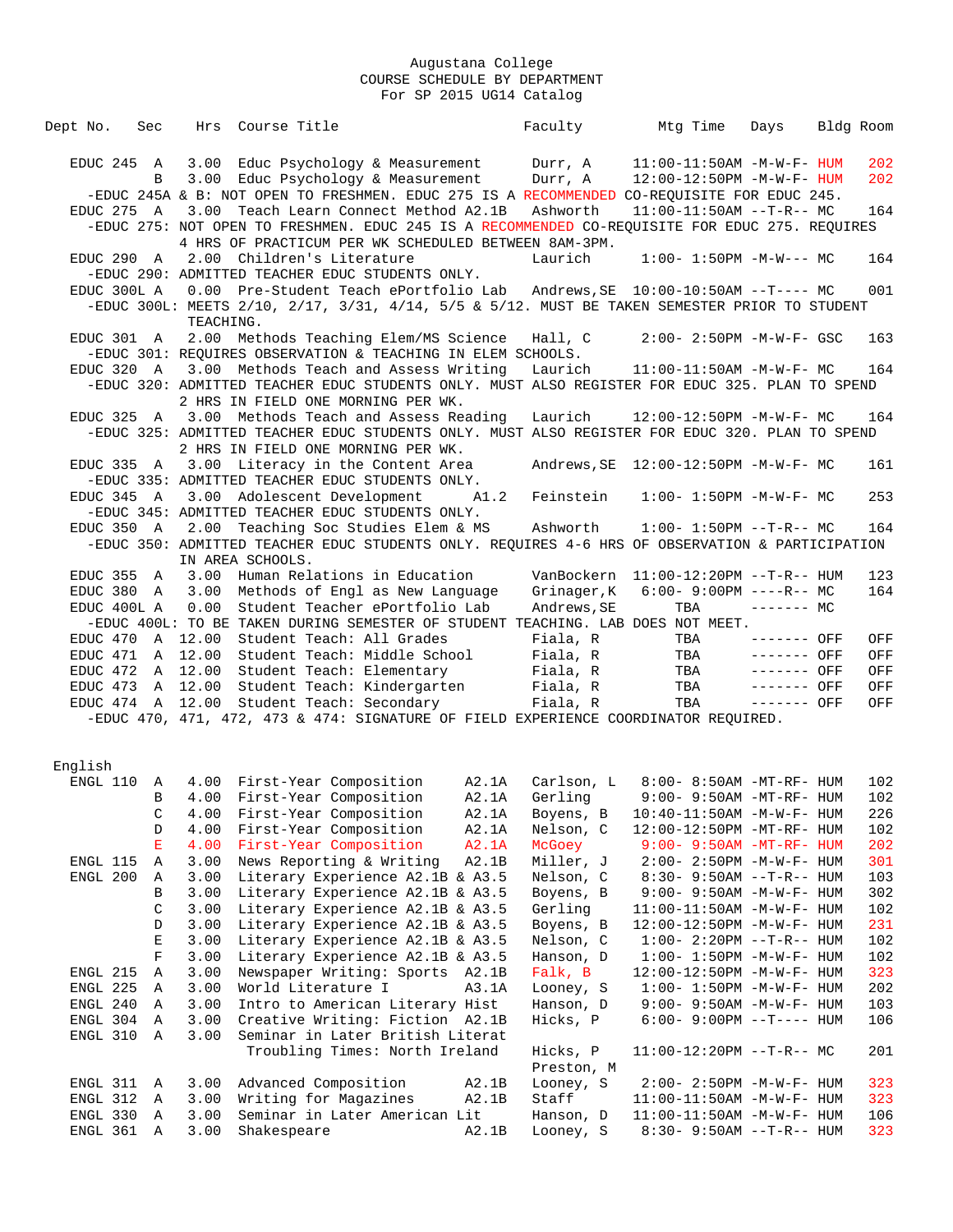| Dept No.                  | Sec          | Hrs                     | Course Title                                                    | Faculty                   | Mtg Time                                                        | Days         | Bldg Room |             |
|---------------------------|--------------|-------------------------|-----------------------------------------------------------------|---------------------------|-----------------------------------------------------------------|--------------|-----------|-------------|
| Exercise Science          |              |                         |                                                                 |                           |                                                                 |              |           |             |
| EXSC 197 A                |              | 3.00                    | TOPICS:                                                         |                           |                                                                 |              |           |             |
|                           |              |                         | Intro Exercise & Sport Sciences                                 |                           | Scholten, S 11:00-11:50AM -M-W-F- ELMN                          |              |           | 241         |
| EXSC 265                  | A            | 2.00                    | Theory & Tech of Strenth & Cond                                 | Chambers                  | $11:00-11:50AM$ --T-R-- ELMN                                    |              |           | 180         |
| EXSC 320<br>EXSC 322 A    | A            | 3.00<br>3.00            | Physiology of Exercise<br>Structural Kinesiology                | Barkley, S<br>Scholten, S | 9:00- 9:50AM -M-WRF- ELMN<br>$8:00 - 8:50AM - M - W - F - ELMN$ |              |           | 241<br>241  |
| EXSC 323                  | A            | 3.00                    | Biomechanics                                                    | Scholten,S                | 12:00-12:50PM -M-W-F- ELMN                                      |              |           | 241         |
| EXSC 361 A                |              | 2.00                    | Fitness Prescrip & Progm Admin                                  | Barkley, S                | $2:00 - 2:50PM -T-R-- ELMN$                                     |              |           | 241         |
| French                    |              |                         |                                                                 |                           |                                                                 |              |           |             |
| FREN 111                  | A            | 3.00                    | Intro to French II<br>A3.4                                      | Fish                      | 11:00-11:50AM -M-W-F- HUM                                       |              |           | 320         |
| FREN 211 A                |              |                         | 4.00 Intermediate French II                                     | Fish                      | $2:00 - 2:50PM - MTWR - - HUM$                                  |              |           | 320         |
| FREN 360                  | A            | 3.00                    | Hist of Lit of France I<br>A3.5a                                | Fish                      | 9:00- 9:50AM -M-W-F- HUM                                        |              |           | 323         |
| FREN 400                  | A            | 1.00                    | Honors Thesis                                                   | Fish                      | TBA                                                             | $------$ HUM |           |             |
|                           |              |                         | -FREN 400: INSTRUCTOR SIGNATURE REQUIRED.                       |                           |                                                                 |              |           |             |
| General Studies           |              |                         |                                                                 |                           |                                                                 |              |           |             |
|                           |              |                         | GENL 107 A 16.00 The Washington Semester                        | Wanless, E                | TBA                                                             | ------- OFF  |           | INTR        |
| GENL 116<br>GENL 125 A    | $\mathbf{A}$ | <b>CANCELED</b><br>1.00 | Distinguished Scholars                                          |                           |                                                                 |              |           |             |
|                           |              |                         | Tracing Roots Western Civilizatn O'Hara, D                      | Wentzel, R                | TBA                                                             | ------- OFF  |           | <b>SHRT</b> |
|                           |              |                         | International Travel Experience                                 |                           |                                                                 |              |           |             |
| GENL 492 I                |              |                         | 3.00 Senior Capstone:<br>A4.3                                   |                           |                                                                 |              |           |             |
|                           |              |                         | Troubling Times: North Ireland                                  | Hicks, P<br>Preston, M    | $11:00-12:20PM$ --T-R-- MC                                      |              |           | 201         |
|                           | J            | 3.00                    | Envisioning the Ideal Society                                   | Johnson, Jl<br>Schotten   | $9:00-10:20AM$ --T-R-- MC                                       |              |           | 202         |
|                           | K            | 3.00                    | Daily Bread: Ecol & Econ of Food                                | Matzner, S<br>Nesiba, R   | $1:00-2:20PM --T-R--GSC$                                        |              |           | 201         |
|                           | L            |                         | 3.00 Pop Cult & Bible: Detective Story                          | Bowman, R                 | $6:00 - 9:00PM$ ---W--- MC                                      |              |           | 201         |
| Geography/Earth Science   |              |                         |                                                                 |                           |                                                                 |              |           |             |
| GEOG 220 A                |              |                         | 2.00 Geography & Earth/Space Science                            | Haslach<br>Hansen, J      | $6:00-9:00PM$ $-M---$ MC                                        |              |           | 164         |
|                           |              |                         |                                                                 |                           |                                                                 |              |           |             |
| German                    |              |                         |                                                                 |                           |                                                                 |              |           |             |
| GERM 111 A                | B            | <b>CANCELED</b>         | 3.00 Intro to German II<br>A3.4                                 | Lhotzky, M                | $9:00 - 9:50AM - M - W - F - HUM$                               |              |           | 325         |
| GERM 211                  | A            | 4.00                    | Intermediate German II                                          | Lhotzky, S                | $2:00 - 2:50PM - MTW - F - HUM$                                 |              |           | 302         |
| GERM 380                  | A            |                         | 3.00 German Seminar:                                            |                           |                                                                 |              |           |             |
|                           |              |                         | Childhood in Germany                                            |                           | Lhotzky, S 12:00-12:50PM -M-W-F- HUM                            |              |           | 302         |
| GERM 400 A                |              |                         | 1.00 Honors Thesis<br>-GERM 400: INSTRUCTOR SIGNATURE REQUIRED. | Lhotzky, S                | TBA                                                             | $------$ HUM |           |             |
|                           |              |                         |                                                                 |                           |                                                                 |              |           |             |
| Gerontology<br>GERO 289 A |              |                         | 1.00 Medical Terminology                                        | Staff                     | TBA                                                             | ------- OFF  |           | ONLN        |
|                           | B            |                         | 1.00 Medical Terminology                                        | Staff                     | TBA                                                             | $------$ OFF |           | ONLN        |
|                           |              |                         | -GERO 289A & B: ONLINE COURSE                                   |                           |                                                                 |              |           |             |
| Government/Intl Affairs   |              |                         |                                                                 |                           |                                                                 |              |           |             |
| GOVT 110                  | Α            | 3.00                    | Intro to Government<br>A3.3                                     | Wanless, E                | $9:00 - 9:50AM - M-W-F - MC$                                    |              |           | 201         |
|                           | B            | 3.00                    | A3.3<br>Intro to Government                                     | Johnson, Jl               | $11:00-11:50AM$ -M-W-F- MC                                      |              |           | 201         |
| GOVT 120                  | A            | 3.00                    | Politics in a Diverse World A3.6                                | Dndelinger                | $8:30 - 9:50AM -T-R-- MC$                                       |              |           | 201         |
|                           | B<br>Α       | 3.00<br>3.00            | Politics in a Diverse World A3.6<br>American Government<br>A3.3 | Dndelinger<br>Wanless, E  | $1:00-2:20PM -T-R--MC$                                          |              |           | 201         |
| GOVT 200<br>GOVT 210      | A            | 3.00                    | Congress                                                        | Wanless, E                | $1:00 - 1:50PM - M - W - F - MC$<br>2:00- 2:50PM -M-W-F- MC     |              |           | 103<br>103  |
| GOVT 290 A                |              | 3.00                    | Criminal Law                                                    | Schotten                  | 12:00-12:50PM -M-W-F- MC                                        |              |           | 201         |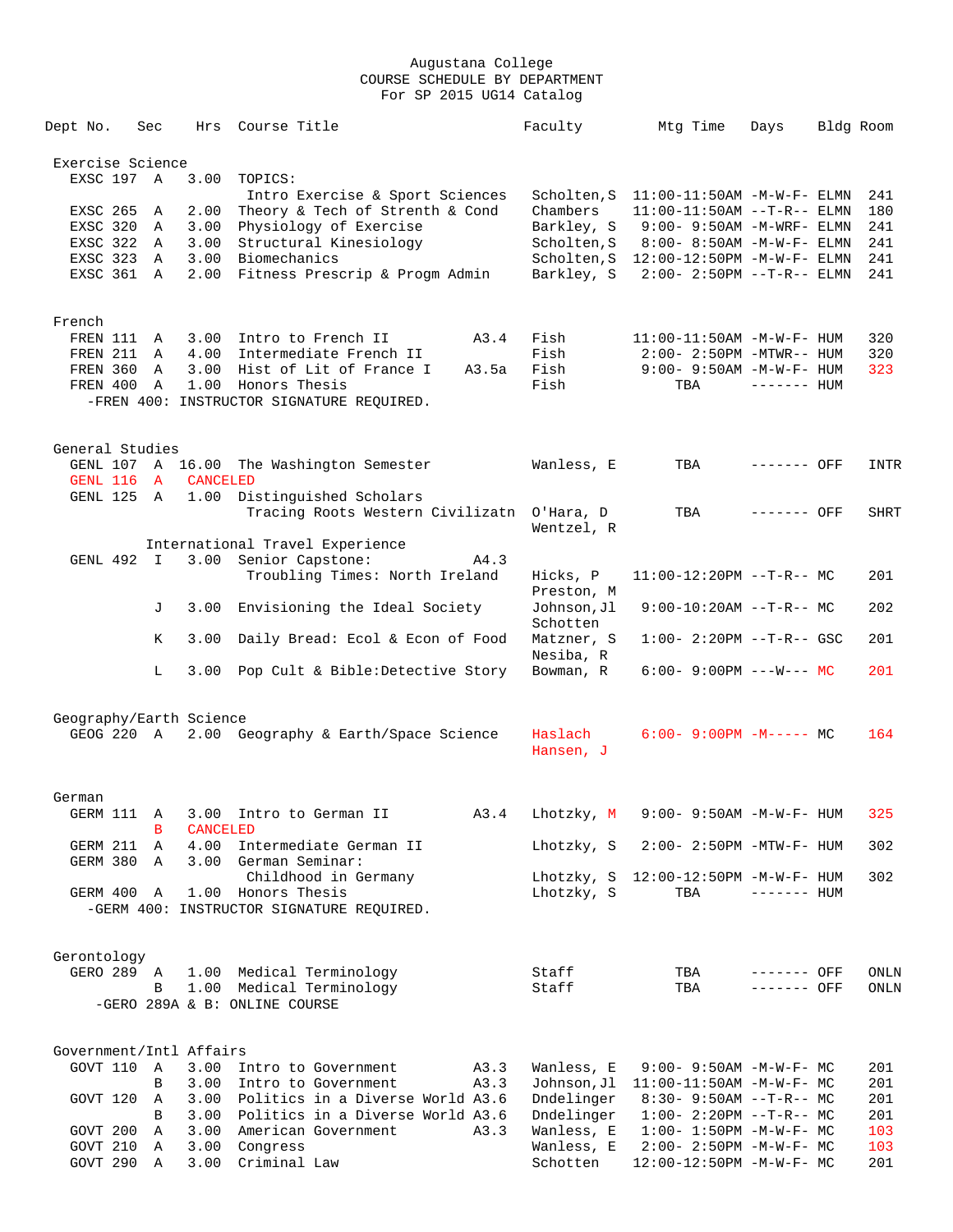| Dept No.             | Sec            | Hrs                     | Course Title                                                                            |       | Faculty                | Mtg Time                                                  | Days           | Bldg Room |             |
|----------------------|----------------|-------------------------|-----------------------------------------------------------------------------------------|-------|------------------------|-----------------------------------------------------------|----------------|-----------|-------------|
| GOVT 325             | Α              | 3.00                    | International Law                                                                       |       | Dndelinger             | 8:00- 8:50AM -M-W-F- MC                                   |                |           | 264         |
| GOVT 350             | Α              | 4.00                    | Soc Sci Research Methods                                                                | A2.1B | Schrader, S            | $8:00-9:50AM --T-R--MC$                                   |                |           | 255         |
| GOVT 390             | Α              | 2.00                    | Research Seminar                                                                        | A2.1B | Johnson, Jl            | TBA                                                       | $--- - - -$ MC |           |             |
| GOVT 391 A           |                | 2.00                    | Honors Seminar                                                                          | A2.1B | Johnson, Jl            | TBA                                                       | $------$ MC    |           |             |
| History              |                |                         |                                                                                         |       |                        |                                                           |                |           |             |
| HIST 110             | Α              | 3.00                    | Western Civilization I                                                                  | A3.1A | Dipple, G              | $11:00-11:50AM$ -M-W-F- MC                                |                |           | 202         |
| HIST 111             | Α              | 3.00                    | Western Civilization II                                                                 | A3.1B | Conover                | $8:00 - 8:50AM - M - W - F - MC$                          |                |           | 202         |
|                      | В              | 3.00                    | Western Civilization II                                                                 | A3.1B | Conover                | $9:00 - 9:50AM - M - W - F - MC$                          |                |           | 202         |
|                      | C              | 3.00                    | Western Civilization II                                                                 | A3.1B | Mullin, M              | $11:00-12:20PM$ --T-R-- MC                                |                |           | 202         |
| HIST 115             | Α              | 3.00                    | Western Civ. II (Honors)                                                                | A3.1B | Dipple, G              | $8:30 - 9:50AM$ --T-R-- MC                                |                |           | 102         |
| HIST 121             | A              | 3.00                    | American Exper. Since 1877                                                              |       | Pehl, M                | $9:00 - 9:50AM - M - W - F - MC$                          |                |           | 102         |
| HIST 251             | A              | 3.00                    | Method & Phil of History                                                                | A2.1B | Pehl, M                | $1:00-2:20PM -T-R--MC$                                    |                |           | 220         |
| HIST 261             | A              | 3.00                    | Hist of Lat Amer, 1450-2010 A3.6                                                        |       | Conover                | $1:00 - 1:50PM -M-W-F-MC$                                 |                |           | 153         |
| HIST 300             | Α              | 3.00                    | Revolutionary America                                                                   | A2.1B | Mullin, M              | $8:30-9:50AM --T-R--MC$                                   |                |           | 153         |
| HIST 325             | Α              | 3.00                    | Revolutnry Time: Europe Modrn Era                                                       |       | Preston, M             | TBA                                                       | ------- OFF    |           | <b>ONLN</b> |
| HIST 337 A           |                | 3.00                    | -HIST 325: MAY MEET OCCASIONALLY. TIME/DAYS-TBA.<br>Hist Econ Thought & Methodology     |       | Eqqleston              | $11:00-11:50AM$ -M-W-F- MC                                |                |           | 120         |
|                      |                |                         |                                                                                         |       |                        |                                                           |                |           |             |
| Health               |                |                         |                                                                                         |       |                        |                                                           |                |           |             |
| HLTH 216             | A              | 2.00                    | Stress Management                                                                       |       | VanLaecken             | $1:00 - 1:50PM -T-R--ELMN$                                |                |           | 241         |
| HLTH 222             | A              | 2.00                    | Nutrition & Exercise                                                                    |       | Scholten, S            | $9:00 - 9:50AM$ --T-R-- ELMN                              |                |           | 241         |
| HLTH 242 A           |                | 2.00                    | Personal Health                                                                         |       |                        | VanLaecken 12:00-12:50PM --T-R-- ELMN                     |                |           | 241         |
|                      |                |                         |                                                                                         |       |                        |                                                           |                |           |             |
|                      |                | International Studies   |                                                                                         |       |                        |                                                           |                |           |             |
| INST 100             | $\overline{A}$ | 1.00                    | Intro to International Studies                                                          |       | Sorenson, T            | $6:00 - 7:50PM -T--- MC$                                  |                |           | 103         |
| INST 200 A           |                | 1.00                    | Living & Learning Abroad                                                                |       | Grinager, D            | $3:00 - 3:50PM$ ----R-- MC                                |                |           | 102         |
|                      |                |                         | -INST 200: MEETS 2ND HALF OF SEMESTER - MAR 30 THRU MAY 15.                             |       |                        |                                                           |                |           |             |
|                      |                |                         |                                                                                         |       |                        |                                                           |                |           |             |
|                      |                | Sign Lang. Interpreting |                                                                                         |       |                        |                                                           |                |           |             |
| INTR 301             | Α              | 3.00<br>3.00            | Building Translation Skills                                                             |       | Gundersn, C<br>Dyce, M | $10:40-11:50AM$ --T-R-- MC<br>$8:30 - 9:50AM - M-W--- MC$ |                |           | 254<br>254  |
| INTR 342<br>INTR 343 | A<br>A         | 3.00                    | Amer Sign Language to English I<br>English to Amer Sign Language I                      |       | Gundersn, C            | $8:30 - 9:50AM -T-R-- MC$                                 |                |           | 254         |
| <b>INTR 355</b>      | Α              | 3.00                    | Interpreting Practicum                                                                  |       | Dyce, M                | TBA                                                       | ------- OFF    |           | OFF         |
| INTR 397             | Α              | 3.00                    | TOPICS:                                                                                 |       |                        |                                                           |                |           |             |
|                      |                |                         | My Deaf Journey                                                                         |       | Gundersn, C            | $6:00 - 9:00PM -M--- MC$                                  |                |           | 202         |
| INTR 455             | A              | 9.00                    | Advanced Interpreting Practicum                                                         |       | Dyce, M                | TBA                                                       | $------$ OFF   |           | OFF         |
|                      |                |                         |                                                                                         |       |                        |                                                           |                |           |             |
| Journalism           |                |                         |                                                                                         |       |                        |                                                           |                |           |             |
| <b>JOUR 095</b>      | Α              | 1.00                    | Journalism Participation                                                                |       |                        |                                                           |                |           |             |
|                      |                |                         | MIRROR                                                                                  |       | Miller, J              | TBA                                                       | ------- HUM    |           | 222         |
|                      | В              | 1.00                    | <b>EDDA</b>                                                                             |       | Blank-Libr             | TBA                                                       | ------- HUM    |           | 221         |
| <b>JOUR 115</b>      | Α              | 3.00                    | News Reporting & Writing                                                                | A2.1B | Miller, J              | 2:00- 2:50PM -M-W-F- HUM                                  |                |           | 301         |
| <b>JOUR 215</b>      | Α              | 3.00                    | Newspaper Writing: Sports                                                               | A2.1B | Falk, B                | $12:00-12:50PM -M-W-F- HUM$                               |                |           | 323         |
| <b>JOUR 243</b>      | Α              | 3.00                    | Editorial Skills II: Layout&Desgn                                                       |       | Miller, J              | $11:00-12:20PM$ --T-R-- CVA                               |                |           | 181A        |
| <b>JOUR 255</b>      | Α              | 3.00                    | Multimedia Storytelling                                                                 |       | Blank-Libr             | 9:00- 9:50AM -M-W-F- CVA                                  |                |           | 181A        |
| <b>JOUR 312</b>      | Α              | 3.00                    | Writing For Magazines                                                                   | A2.1B | Walker, J              | $11:00-11:50AM$ -M-W-F- HUM                               |                |           | 323         |
| Mathematics          |                |                         |                                                                                         |       |                        |                                                           |                |           |             |
| MATH 110             |                | <b>CANCELED</b>         |                                                                                         |       |                        |                                                           |                |           |             |
| MATH 113             | Α              | 3.00                    | Methods of Teaching Elem Math                                                           |       | Laurich                | $9:00 - 9:50AM - M - W - F - MC$                          |                |           | 164         |
|                      |                |                         | -MATH 113: ADMITTED TEACHER EDUC STUDENTS ONLY. PLAN TO SPEND 1 HR PER WK IN THE FIELD. |       |                        |                                                           |                |           |             |
| MATH 140             | $\mathbb A$    | 3.00                    | Quantitative Reasoning                                                                  | A2.3  | Gregg, M               | $9:00 - 9:50AM - M - W - F - HUM$                         |                |           | 123         |
|                      | B              | 3.00                    | Quantitative Reasoning                                                                  | A2.3  | Sorenson, T            | $1:00 - 1:50PM - M - W - F - HUM$                         |                |           | 123         |
|                      | C              | 3.00                    | Quantitative Reasoning                                                                  | A2.3  | Sorenson, T            | 2:00- 2:50PM -M-W-F- HUM                                  |                |           | 123         |
| MATH 150             | Α              | 4.00                    | Pre-Calculus                                                                            | A2.3  | Olson, C               | 12:00-12:50PM -MTW-F- HUM                                 |                |           | 103         |
| MATH 151             | Α              | 4.00                    | Calculus I                                                                              | A2.3  | Smith, Jay             | 8:00- 8:50AM -MTW-F- HUM                                  |                |           | 202         |
|                      |                |                         |                                                                                         |       |                        |                                                           |                |           |             |

B 4.00 Calculus I A2.3 Olson, C 2:00- 2:50PM -MTW-F- HUM 103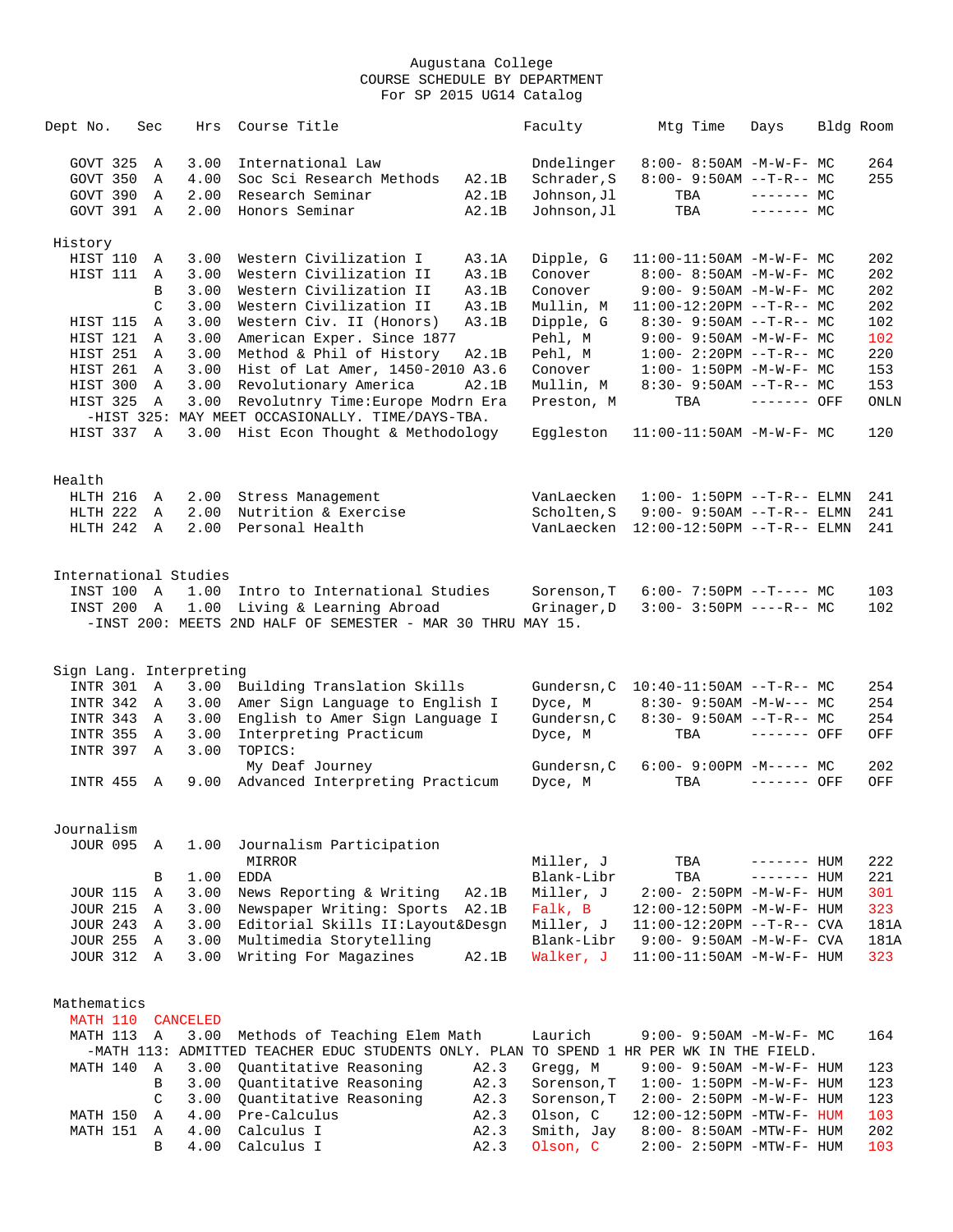| Dept No.    | Sec         | Hrs             | Course Title                                   | Faculty     | Mtg Time                               | Days               | Bldg Room |
|-------------|-------------|-----------------|------------------------------------------------|-------------|----------------------------------------|--------------------|-----------|
| MATH 152    | A           | 4.00            | Calculus II<br>A2.3                            | Smith, Jay  | $11:00-11:50AM$ -MTW-F- HUM            |                    | 103       |
|             | B           | 4.00            | Calculus II<br>A2.3                            | Smith, Jay  | 2:00- 2:50PM -MTW-F- HUM               |                    | 202       |
| MATH 153    | Α           | 3.00            | Calculus III<br>A2.3                           | Sorenson, T | $8:00 - 8:50AM - M - W - F - HUM$      |                    | 123       |
| MATH 220    | Α           | 3.00            | Linear Algebra                                 | Olson, C    | $1:00 - 1:50PM - M - W - F - HUM$      |                    | 103       |
| MATH 315    |             |                 |                                                |             |                                        |                    | 103       |
|             | A           | 3.00            | Probability and Statistics                     | Gregg, M    | 8:00- 8:50AM -M-W-F- HUM               |                    |           |
| MATH 345    | A           | 3.00            | Topology                                       |             | Erickson, L  11:00-12:50PM --T-R-- SFS |                    | 207       |
| MATH 490    | A           | 1.00            | Senior Seminar                                 | Gregg, M    | $6:00-6:50PM -M----- MC$               |                    | 161       |
| Music       |             |                 |                                                |             |                                        |                    |           |
| MUSI 095 A  |             | 1.00            | Music Ensemble:<br>A3.5B                       |             |                                        |                    |           |
|             |             |                 | Augustana Choir                                | Nesheim     | 3:55- 5:10PM -MTWR-- HUM               |                    | 173       |
|             | В           | 1.00            | Collegiate Chorale                             | Svenningsn  | $12:00-12:50PM$ -M-W-F- HUM            |                    | 173       |
|             | D           | 1.00            | Angelus                                        | Grevlos, L  | $3:00 - 3:50PM -M-W-F - HUM$           |                    | 173       |
|             | E           | 1.00            | Augustana Concert Band                         | Schilf, P   | 4:00- 5:30PM -M-WR-- HUM               |                    | 168       |
|             | F           | 1.00            |                                                | Sherburne   |                                        |                    | 168       |
|             |             |                 | College/Community Band                         |             | 7:00- 9:20PM ----R-- HUM               |                    |           |
|             | K           | 1.00            | Aug Orchestra (Woods, Brass, Perc)             | Johnson, S  | 6:30- 9:00PM U------ HUM               |                    | 168       |
|             |             |                 |                                                | Johnson, S  | $3:00-4:30PM -T--- HUM$                |                    | 168       |
|             | L           | 1.00            | Augustana Orchestra (Strings)                  | Johnson, S  | $6:30 - 9:00 \text{PM U----- HUM}$     |                    | 168       |
|             |             |                 |                                                | Johnson, S  | $3:00-4:30PM -T--- HUM$                |                    | 168       |
|             |             |                 |                                                | Johnson, S  | $3:00 - 4:30PM$ ---W--- HUM            |                    | 178       |
|             | М           | 1.00            | Symphonic Chorus                               | Johnson, J  | $7:00-10:00PM -M-----$ HUM             |                    | 173       |
| MUSI 096    | A           | 1.00            | Chamber Music:                                 |             |                                        |                    |           |
|             |             |                 | Opera Theatre Workshop                         | Grevlos, L  | $10:00-10:50AM$ --T-R-- HUM            |                    | 178       |
|             |             |                 |                                                | Grevlos, L  | $4:00 - 5:00PM$ -----F- HUM            |                    |           |
|             |             |                 |                                                |             |                                        |                    | 178       |
|             | В           | 1.00            | Brass Quintet                                  | Carlson, A  | TBA                                    | $------$ HUM       |           |
|             | $\mathsf C$ | 1.00            | Saxophone Quartet                              | Ammann, B   | TBA                                    | $------$ HUM       | 155       |
|             | D           | 1.00            | String                                         | Melik-Step  | TBA                                    | $------$ HUM       | 152       |
|             | Е           | 1.00            | Clarinet                                       | Larson, A   | TBA                                    | $------$ HUM       | 155       |
|             | $\mathbf F$ | 1.00            | Flute Choir                                    | Anderson, E | $3:00-3:50PM -M-----$ HUM              |                    | 178       |
|             | Η           | <b>CANCELED</b> |                                                |             |                                        |                    |           |
|             | I           | 1.00            | Percussion Ensemble                            | Pennington  | $6:00-8:00PM$ ---W--- HUM              |                    | 168       |
|             | Κ           | 1.00            | Trombone Choir                                 | Shoemaker   | $4:30-5:30PM --T--- HUM$               |                    | 178       |
|             | L           | <b>CANCELED</b> |                                                |             |                                        |                    |           |
|             |             |                 |                                                |             |                                        |                    |           |
|             | М           | 1.00            | Jazz Lab                                       | Schilf, P   | 5:40- 6:30PM --T---- HUM               |                    | 168       |
|             | Ν           | 1.00            | Northlanders Jazz Combo                        | Schilf, P   | 8:15- 9:30PM -M----- HUM               |                    | 168       |
|             | O           | 1.00            | Mallet Keyboard Ensemble                       | Pennington  | $10:45 - 12:00 \text{PM}$ ---W--- HUM  |                    | 144       |
| MUSI 097    | Α           | 1.00            | Chamber Music Ensemble:<br>Chamber Choir       | Nesheim     | 5:15- 6:15PM -M-W--- HUM               |                    | 173       |
|             | В           | 1.00            | Brass Choir                                    | Sherburne   | $3:00 - 3:50PM -M-W--- HUM$            |                    | 168       |
|             | C           | 1.00            | Northlanders Jazz Band                         | Schilf, P   | 5:40- 6:30PM -MT---- HUM               |                    | 168       |
| MUSI 110    | Α           | 3.00            | The Understanding of Music A3.5B               | Svanoe, K   | $8:00 - 8:50AM - M - W - F - HUM$      |                    | 231       |
|             | В           | 3.00            | The Understanding of Music A3.5B               | Ammann, B   | 8:30- 9:50AM --T-R-- HUM               |                    | 231       |
|             |             |                 |                                                |             |                                        |                    |           |
| MUSI 111    | Α           | 3.00            | History of Jazz<br>A3.5B                       | Joyce, R    | $1:00 - 1:50PM - M - W - F - HUM$      |                    | 231       |
| MUSI 121    | Α           | 2.00            | Music Theory II                                | Andrews, R  | $1:00 - 1:50PM - M - W - F - HUM$      |                    | 121       |
| MUSI 121L A |             | 1.00            | Aural Skills II                                | Andrews, R  | $1:00 - 1:50PM -T-R-- HUM$             |                    | 121       |
| MUSI 153    | Α           | 1.00            | Interm Class Piano: Music Majors               | Schempp, M  | $8:00 - 8:50AM -T-R-- HUM$             |                    | 146       |
|             | В           | <b>CANCELED</b> |                                                |             |                                        |                    |           |
| MUSI 161    | Α           | 1.00            | Private Instruction: Strings<br>Violin-30 min. | Modzelewsk  | TBA                                    | ------- HUM        | 24        |
|             |             |                 |                                                |             |                                        |                    |           |
|             | AΜ          | 1.00            | Violin-50 min.                                 | Modzelewsk  | TBA                                    | ------- HUM        | 24        |
|             | В           | 1.00            | Viola-30 min.                                  | Peters, M   | TBA                                    | ------- HUM        | 11        |
|             | ΒM          | 1.00            | Viola-50 min.                                  | Peters, M   | TBA                                    | $------$ HUM       | 11        |
|             | C           | 1.00            | Violoncello-30 min.                            | Melik-Step  | TBA                                    | ------- HUM        | 152       |
|             | <b>CM</b>   | 1.00            | Violoncello-50 min.                            | Melik-Step  | TBA                                    | ------- HUM        | 152       |
|             | D           | 1.00            | Bass-30 min.                                   | Casey, J    | TBA                                    | ------- HUM        | 5         |
|             | DM          | 1.00            | Bass-50 min.                                   | Casey, J    | TBA                                    | ------- HUM        | 5         |
|             | Е           | 1.00            | Guitar-30 min.                                 | Gundersn, G | TBA                                    | ------- HUM        | 34        |
|             | F           | 1.00            | Harp-30 min.                                   | Vorhes, A   |                                        | ------- HUM        |           |
|             |             |                 |                                                |             | TBA                                    |                    | 161       |
| MUSI 162    | FM<br>Α     | 1.00<br>1.00    | Harp-50 min.<br>Private Instruction: Woodwinds | Vorhes, A   | TBA                                    | ------- HUM        | 161       |
|             |             |                 | Flute-30 min.                                  | Masek, P    | TBA                                    | ------- HUM        | 154       |
|             | AΜ          |                 | $1.00$ Flute-50 min.                           | Masek, P    | TBA                                    | ------- <b>HUM</b> | 154       |
|             |             |                 |                                                |             |                                        |                    |           |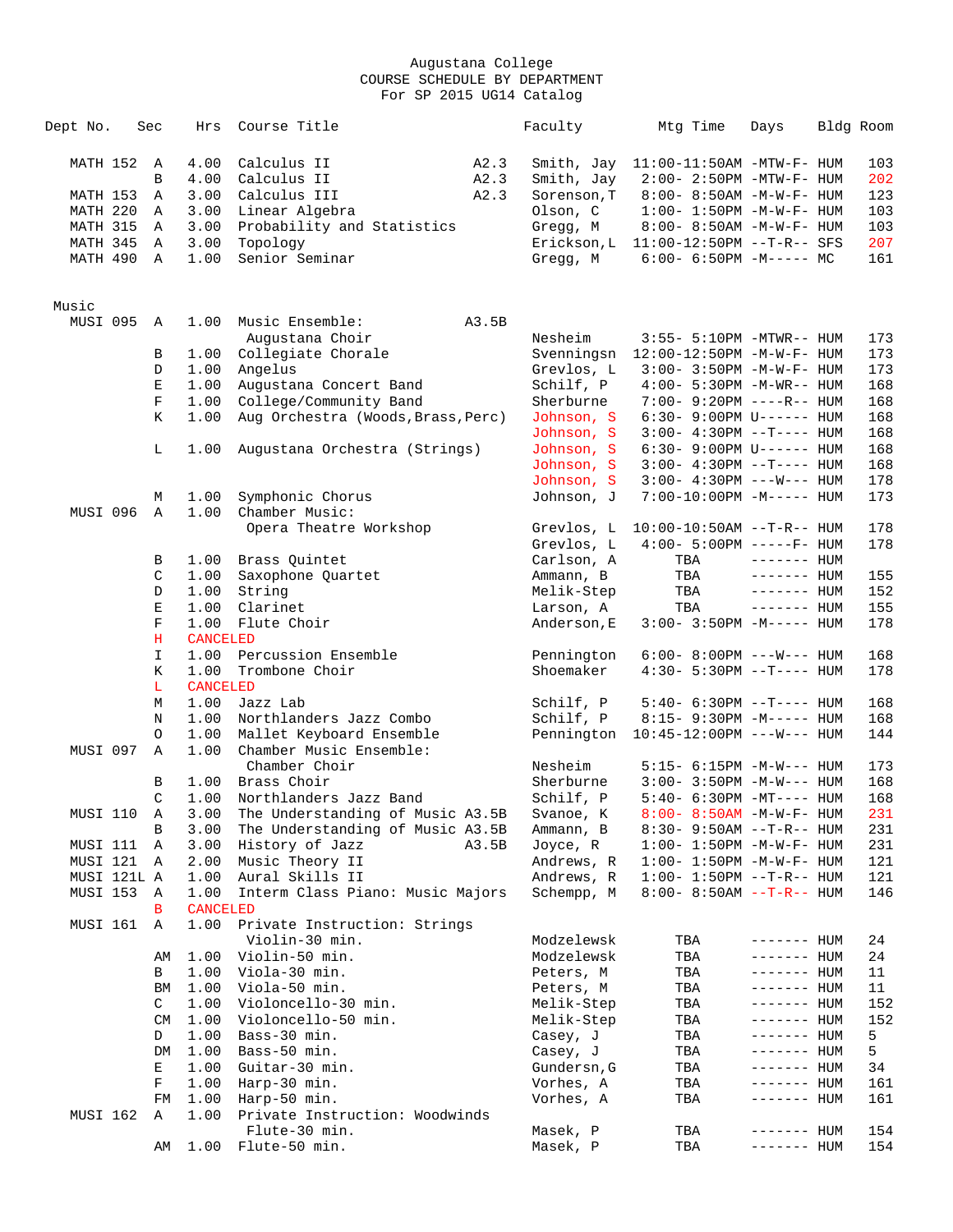| Dept No.        | Sec |           | Hrs             | Course Title                           | Faculty                | Mtg Time                     | Days                         | Bldg Room  |
|-----------------|-----|-----------|-----------------|----------------------------------------|------------------------|------------------------------|------------------------------|------------|
|                 |     |           |                 |                                        |                        |                              |                              |            |
|                 | В   |           | 1.00            | Oboe-30 min.                           | Paul, J                | TBA                          | ------- HUM                  | 157        |
|                 |     | <b>BM</b> | 1.00            | Oboe-50 min.                           | Paul, J                | TBA                          | ------- HUM                  | 157        |
|                 |     | C         | 1.00            | Clarinet-30 min.                       | Hill, C                | TBA                          | ------- HUM                  | 157        |
|                 |     |           |                 |                                        | Larson, A              |                              |                              |            |
|                 |     | CM        | 1.00            | Clarinet-50 min.                       | Hill, C                | TBA                          | ------- HUM                  | 157        |
|                 |     |           |                 |                                        | Larson, A              |                              |                              |            |
|                 | D   |           | 1.00            | Bassoon-30 min.                        | Tomkins, J             | TBA                          | ------- HUM                  | 157        |
|                 |     | DM        | 1.00            | Bassoon-50 min.                        | Tomkins,J              | TBA                          | ------- HUM                  | 157        |
|                 |     | Е         | 1.00            | Saxophone-30 min.                      | Ammann, B              | TBA                          | ------- HUM                  | 155        |
|                 |     | EM        | 1.00            | Saxophone-50 min.                      | Ammann, B              | TBA                          | ------- HUM                  | 155        |
| MUSI 163        | Α   |           | 1.00            | Private Instruction: Brass Winds       |                        |                              |                              |            |
|                 |     |           |                 | Horn-30 min.                           | Carlson, A             | TBA                          | ------- HUM                  | 7          |
|                 |     | AΜ        | 1.00            | Horn-50 min.                           | Carlson, A             | TBA                          | ------- <b>HUM</b>           | 7          |
|                 |     | В         | 1.00            | Trumpet-30 min.                        | Olson, S               | TBA                          | ------- HUM                  | 10         |
|                 |     | <b>BM</b> | 1.00            | Trumpet-50 min.                        | Olson, S               | TBA                          | ------- HUM                  | 10         |
|                 |     | C         | 1.00            | Trombone-30 min.                       | Shoemaker              | TBA                          | ------- HUM                  | 149        |
|                 |     | CM<br>D   | 1.00<br>1.00    | Trombone-50 min.                       | Shoemaker<br>Shoemaker | TBA                          | ------- HUM                  | 149<br>149 |
|                 |     | DM        | 1.00            | Euphoniun-30 min.<br>Euphonium-50 min. | Shoemaker              | TBA<br>TBA                   | ------- HUM<br>------- HUM   | 149        |
|                 |     | Е         | 1.00            | Tuba-30 min.                           | Andersen, M            | TBA                          | ------- HUM                  | 4          |
|                 |     | EM        | 1.00            | Tuba-50 min.                           | Andersen, M            | TBA                          | ------- HUM                  | 4          |
| MUSI 164        |     | Α         | 1.00            | Private Instruction: Percussion        |                        |                              |                              |            |
|                 |     |           |                 | Percussion-30 min.                     | Pennington             | TBA                          | $------$ HUM                 | 144        |
|                 |     | AΜ        | 1.00            | Percussion-50 min.                     | Pennington             | TBA                          | $------$ HUM                 | 144        |
| <b>MUSI 165</b> |     | Α         | 1.00            | Private Instruction: Piano             |                        |                              |                              |            |
|                 |     |           |                 | Piano-30 min.                          | Andrews, R             | TBA                          | ------- HUM                  | 160        |
|                 |     | AΜ        | 1.00            | Piano-50 min.                          | Andrews, R             | TBA                          | ------- HUM                  | 160        |
|                 |     | АX        | 1.00            | Piano-30 min.                          | Andrews, R             | TBA                          | ------- HUM                  | 160        |
|                 |     | в         | 1.00            | Piano-30 min.                          | Schempp, M             | TBA                          | ------- HUM                  | 159        |
|                 |     | <b>BX</b> | 1.00            | Piano-30 min.                          | Schempp, M             | TBA                          | ------- HUM                  | 159        |
|                 |     | C         | 1.00            | Piano-30 min.                          | Li, S                  | TBA                          | ------- HUM                  | 158        |
|                 |     | CX        | 1.00            | Piano-30 min.                          | Li, S                  | TBA                          | ------- HUM                  | 158        |
| <b>MUSI 166</b> |     | Α         | 1.00            | Private Instruction: Keyboard          |                        |                              |                              |            |
|                 |     |           |                 | Organ-30 min.                          | Schempp, M             | TBA                          | $------$ HUM                 |            |
|                 |     | AΜ        | 1.00            | Organ-50 min.                          | Schempp, M             | TBA                          | ------- HUM                  |            |
|                 |     | В         | 1.00            | Harpsichord-30 min.                    | Schempp, M             | TBA                          | ------- HUM                  |            |
|                 |     | BM        | 1.00            | Harpsichord-50 min.                    | Schempp, M             | TBA                          | ------- HUM                  |            |
| MUSI 167        |     | Α         | 1.00            | Private Instruction: Voice             |                        |                              |                              |            |
|                 |     |           |                 | Voice-30 min.                          | Staff                  | TBA                          | ------- HUM                  |            |
|                 |     | AΜ        | 1.00            | Voice-50 min.                          | Staff                  | TBA                          | ------- HUM                  |            |
|                 | В   |           | 1.00            | Voice-30 min.                          | Grevlos, L             | TBA                          | ------- HUM                  | 139        |
|                 |     | BM        | 1.00            | Voice-50 min.                          | Grevlos, L             | TBA                          | ------- HUM                  | 139        |
|                 | C   |           | 1.00            | Voice-30 min.                          | Koch, C                | TBA                          | ------- HUM                  | 153        |
|                 |     | <b>CM</b> | 1.00            | Voice-50 min.                          | Koch, C                | TBA                          | ------- HUM                  | 153        |
|                 | D   |           | 1.00            | Voice-30 min.                          | Schreck, J             | TBA                          | ------- HUM                  | 153        |
|                 | Е   | DM        | 1.00            | Voice-50 min.                          | Schreck, J             | TBA                          | $------$ HUM                 | 153        |
|                 |     | ЕM        | 1.00<br>1.00    | Voice-30 min.<br>Voice-50 min.         | Carter, J<br>Carter, J | TBA<br>TBA                   | $------$ HUM<br>$------$ HUM | 150<br>150 |
|                 | F   |           | 1.00            | Voice-30 min.                          | Svenningsn             | TBA                          | ------- HUM                  | 140        |
|                 |     | FM        | 1.00            | Voice-50 min.                          | Svenningsn             | TBA                          | ------- HUM                  | 140        |
|                 |     | G         | 1.00            | Voice-30 min.                          | Barnard, M             | TBA                          | ------- HUM                  | 150        |
|                 |     | GM        | 1.00            | Voice-50 min.                          | Barnard, M             | TBA                          | ------- HUM                  | 150        |
|                 |     | Н         | 1.00            | Voice-30 min.                          | Lodine, E              | TBA                          | ------- HUM                  | 150        |
|                 |     | HM        | 1.00            | Voice-50 min.                          | Lodine, E              | TBA                          | $------$ HUM                 | 150        |
| <b>MUSI 197</b> | Α   |           | <b>CANCELED</b> |                                        |                        |                              |                              |            |
| MUSI 212        | Α   |           | 3.00            | Music Hist/Lit: 1750-Prsnt A3.1B       | Vorhes, A              | $11:00-12:20PM -T-R--HUM$    |                              | 231        |
| MUSI 221        | Α   |           | 2.00            | Music Theory IV                        | Andrews, R             | $2:00 - 2:50PM -M-W-F - HUM$ |                              | 121        |
| MUSI 221L A     |     |           | 1.00            | Aural Skills IV                        | Andrews, R             | 2:00- 2:50PM --T-R-- HUM     |                              | 121        |
| MUSI 230        | Α   |           | 2.00            | Music, Theatre&Dance in ElemClass      | Johnson, S             | $11:00-11:50AM$ --T-R-- HUM  |                              | 121        |
| MUSI 251        | Α   |           | 2.00            | String Pedagogy & Performance          | Johnson, S             | $8:00 - 8:50AM -T-R-- HUM$   |                              | 168        |
| MUSI 253        | Α   |           | 2.00            | Percussion Pedagogy&Performance        | Pennington             | 9:00- 9:50AM -MTWR-- HUM     |                              | 168        |
| MUSI 282        | Α   |           | 3.00            | Music and Worship II                   | Nesheim                | 8:30- 9:50AM --T-R-- HUM     |                              | 121        |
| MUSI 301        | Α   |           | 3.00            | Advanced Instrumental Conducting       | Ammann, B              | $1:00-2:20PM -T-R--HUM$      |                              | 168        |
| MUSI 303        | Α   |           | 3.00            | Advanced Choral Conducting             | Nesheim                | 9:00- 9:50AM -M-W-F- HUM     |                              | 173        |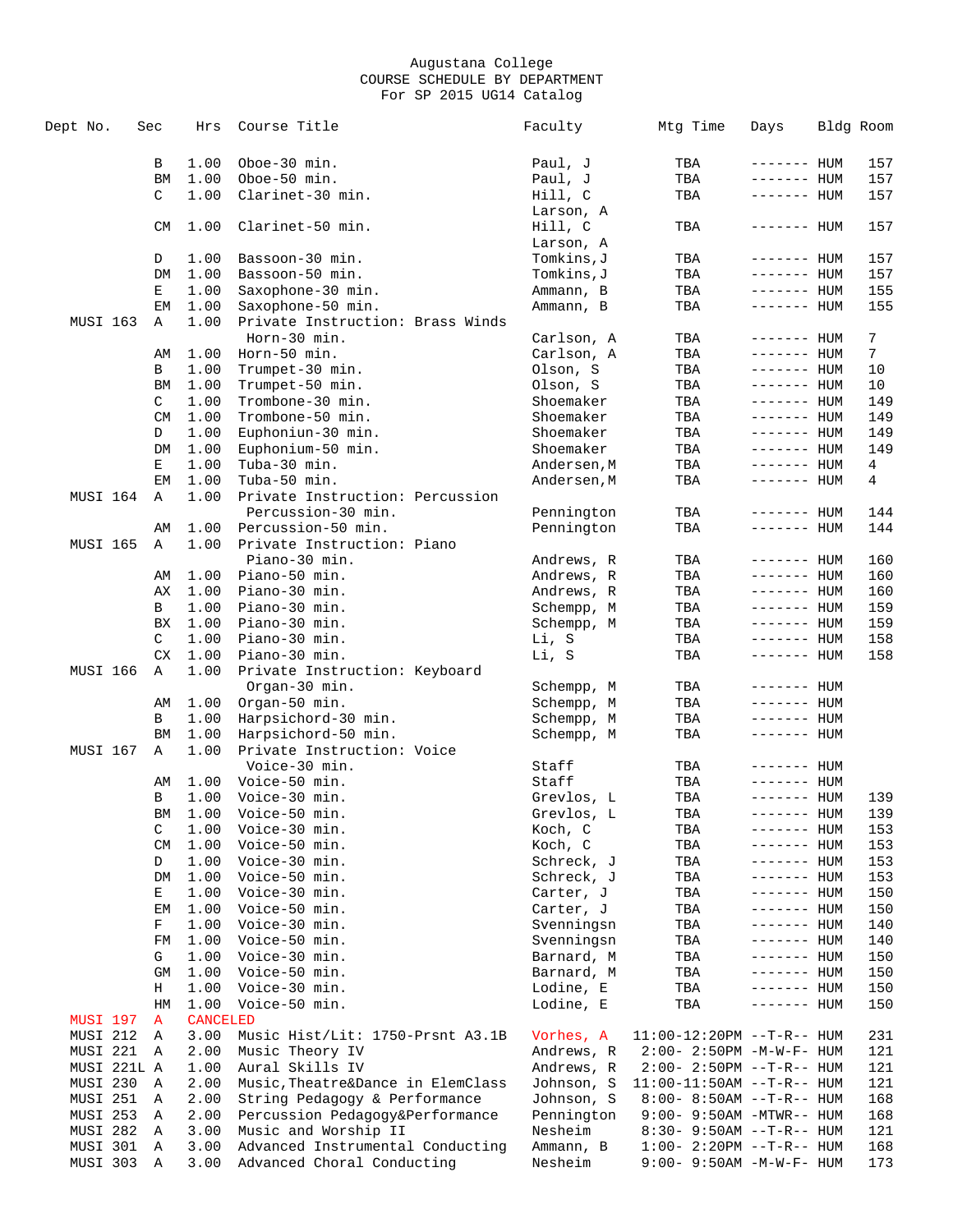| Dept No.                            | Sec    | Hrs          | Course Title |                                                                    | Faculty                 | Mtg Time | Days                                                  | Bldg Room  |
|-------------------------------------|--------|--------------|--------------|--------------------------------------------------------------------|-------------------------|----------|-------------------------------------------------------|------------|
| Native American Studies<br>NAST 320 | Α<br>В | 3.00<br>3.00 |              | Native American Social Sys A3.6<br>Native American Social Sys A3.6 | Swart, W<br>Bunger      |          | $2:00 - 2:50PM -M-W-F - MC$<br>$6:00-9:00PM -M--- MC$ | 255<br>201 |
|                                     |        |              |              |                                                                    |                         |          |                                                       |            |
| Nursing                             |        |              |              |                                                                    |                         |          |                                                       |            |
| <b>NURS 230</b>                     | Α      | 3.00         |              | Pharmacotherapeutics                                               | White, L                |          | $11:00-11:50AM$ -M-W-F- HUM                           | 123        |
|                                     | В      | 3.00         |              | Pharmacotherapeutics                                               | White, L                |          | 12:00-12:50PM -M-W-F- HUM                             | 123        |
| NURS 340                            | A1     | 4.00         |              | Adult Health Nursing I                                             | Nelson, Mry<br>White, L |          | $8:00 - 8:50AM - M-W--- GSC$                          | 121        |
|                                     |        |              |              |                                                                    | Nelson, Mry             |          | $8:00 - 8:50AM$ -----F- GSC                           | 121        |
|                                     |        |              |              |                                                                    | Karel, B                |          |                                                       |            |
|                                     |        |              |              |                                                                    | Nelson, Mry             |          | 7:00- 3:30PM --T---- OFF                              | OFF        |
|                                     |        |              |              |                                                                    | Staff                   |          |                                                       |            |
|                                     | A2     |              |              | 4.00 Adult Health Nursing I                                        | Nelson, Mry<br>White, L |          | $8:00-8:50AM$ -M-W--- GSC                             | 121        |
|                                     |        |              |              |                                                                    | Nelson, Mry             |          | $8:00 - 8:50AM$ -----F- GSC                           | 121        |
|                                     |        |              |              |                                                                    | Karel, B                |          |                                                       |            |
|                                     |        |              |              |                                                                    | Nelson, Mry             |          | 7:00- 3:30PM --T---- OFF                              | OFF        |
|                                     |        |              |              |                                                                    | Staff                   |          |                                                       |            |
|                                     | A3     |              |              | 4.00 Adult Health Nursing I                                        | Nelson, Mry<br>White, L |          | $8:00 - 8:50AM$ -M-W--- GSC                           | 121        |
|                                     |        |              |              |                                                                    | Nelson, Mry             |          | $8:00 - 8:50AM$ -----F- GSC                           | 121        |
|                                     |        |              |              |                                                                    | Karel, B                |          |                                                       |            |
|                                     |        |              |              |                                                                    | Nelson, Mry             |          | $7:00-3:30PM -T---$ OFF                               | OFF        |
|                                     |        |              |              |                                                                    | Karel, B                |          |                                                       |            |
|                                     |        |              |              | A4 4.00 Adult Health Nursing I                                     | Nelson, Mry<br>White, L |          | $8:00 - 8:50AM - M-W--- GSC$                          | 121        |
|                                     |        |              |              |                                                                    | Nelson, Mry             |          | $8:00 - 8:50AM$ -----F- GSC                           | 121        |
|                                     |        |              |              |                                                                    | Karel, B                |          |                                                       |            |
|                                     |        |              |              |                                                                    | Nelson, Mry             |          | 7:00- 3:30PM --T---- OFF                              | OFF        |
|                                     |        |              |              | B1 4.00 Adult Health Nursing I                                     | Karel, B<br>Nelson, Mry |          | $9:00 - 9:50AM - M-W--- GSC$                          | 121        |
|                                     |        |              |              |                                                                    | White, L                |          |                                                       |            |
|                                     |        |              |              |                                                                    | Nelson, Mry             |          | $9:00 - 9:50AM$ -----F- GSC                           | 121        |
|                                     |        |              |              |                                                                    | Karel, B<br>Nelson, Mry |          | 7:00- 3:30PM ----R-- OFF                              | OFF        |
|                                     |        |              |              |                                                                    | Staff                   |          |                                                       |            |
|                                     | B2     |              |              | 4.00 Adult Health Nursing I                                        | Nelson, Mry             |          | $9:00 - 9:50AM - M-W--- GSC$                          | 121        |
|                                     |        |              |              |                                                                    | White, L                |          |                                                       |            |
|                                     |        |              |              |                                                                    | Nelson, Mry<br>Karel, B |          | $9:00 - 9:50AM$ -----F- GSC                           | 121        |
|                                     |        |              |              |                                                                    | Nelson, Mry             |          | 7:00- 3:30PM ----R-- OFF                              | OFF        |
|                                     |        |              |              |                                                                    | Staff                   |          |                                                       |            |
|                                     |        |              |              | B3 4.00 Adult Health Nursing I                                     | Nelson, Mry             |          | 9:00- 9:50AM -M-W--- GSC                              | 121        |
|                                     |        |              |              |                                                                    | White, L<br>Nelson, Mry |          | $9:00 - 9:50$ AM -----F- GSC                          | 121        |
|                                     |        |              |              |                                                                    | Karel, B                |          |                                                       |            |
|                                     |        |              |              |                                                                    | Nelson, Mry             |          | 7:00- 3:30PM ----R-- OFF                              | OFF        |
|                                     |        |              |              | B4 4.00 Adult Health Nursing I                                     | Karel, B                |          | 9:00- 9:50AM -M-W--- GSC                              | 121        |
|                                     |        |              |              |                                                                    | Nelson, Mry<br>White, L |          |                                                       |            |
|                                     |        |              |              |                                                                    | Nelson, Mry             |          | $9:00 - 9:50AM$ -----F- GSC                           | 121        |
|                                     |        |              |              |                                                                    | Karel, B                |          |                                                       |            |
|                                     |        |              |              |                                                                    | Nelson, Mry<br>Karel, B |          | 7:00- 3:30PM ----R-- OFF                              | OFF        |
|                                     |        |              |              | NURS 352 A1 3.00 Child Health Nursing                              | Herrmann                |          | $11:00-12:20PM$ -M----- GSC                           | 121        |
|                                     |        |              |              |                                                                    | Herrmann                |          | 7:00- 3:30PM --T---- OFF                              | OFF        |
|                                     |        |              |              |                                                                    | Karel, B                |          |                                                       |            |
|                                     | A2     |              |              | 3.00 Child Health Nursing                                          | Herrmann                |          | $11:00-12:20PM -M----- GSC$                           | 121        |
|                                     |        |              |              |                                                                    | Herrmann                |          | 7:00- 3:30PM --T---- OFF                              | OFF        |
|                                     |        |              |              |                                                                    | Staff                   |          |                                                       |            |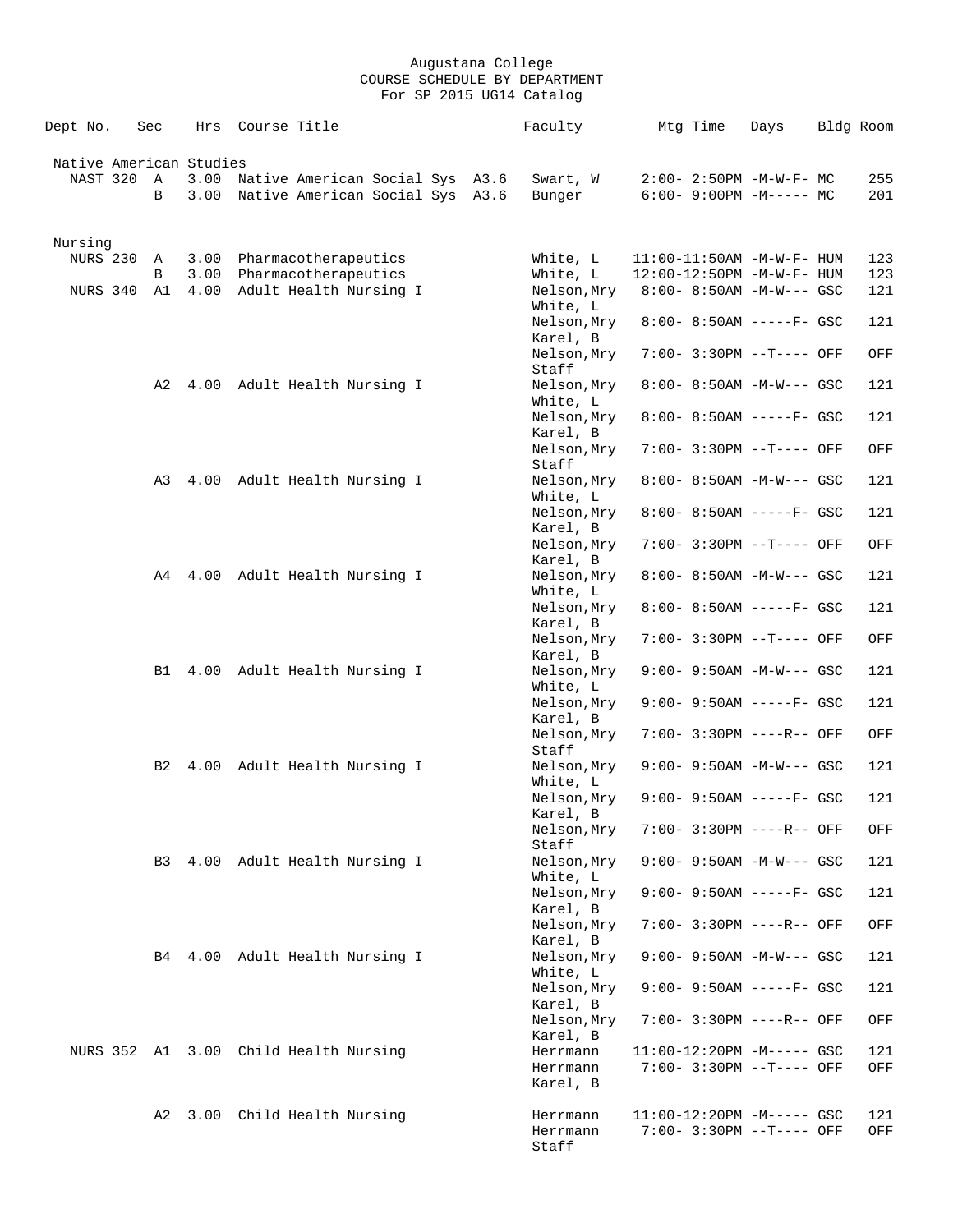| Dept No.        | Sec            | Hrs          | Course Title                     | Faculty                                | Mtg Time                                                 | Days         | Bldg Room  |
|-----------------|----------------|--------------|----------------------------------|----------------------------------------|----------------------------------------------------------|--------------|------------|
|                 | A3             | 3.00         | Child Health Nursing             | Herrmann<br>Herrmann<br>Staff          | $11:00-12:20PM -M--- GSC$<br>7:00- 3:30PM --T---- OFF    |              | 121<br>OFF |
|                 | A4             | 3.00         | Child Health Nursing             | Herrmann                               | $11:00-12:20PM -M---$ GSC                                |              | 121        |
|                 |                |              |                                  | Herrmann<br>Staff                      | 7:00- 3:30PM --T---- OFF                                 |              | OFF        |
|                 | B1             | 3.00         | Child Health Nursing             | Herrmann                               | 11:00-12:20PM ---W--- GSC                                |              | 121        |
|                 |                |              |                                  | Herrmann<br>Karel, B                   | 7:00- 3:30PM ----R-- OFF                                 |              | OFF        |
|                 | B2             | 3.00         | Child Health Nursing             | Herrmann                               | $11:00-12:20PM$ ---W--- GSC                              |              | 121        |
|                 |                |              |                                  | Herrmann<br>Staff                      | 7:00- 3:30PM ----R-- OFF                                 |              | OFF        |
|                 | B <sub>3</sub> | 3.00         | Child Health Nursing             | Herrmann                               | $11:00-12:20PM$ ---W--- GSC                              |              | 121        |
|                 |                |              |                                  | Herrmann<br>Staff                      | 7:00- 3:30PM ----R-- OFF                                 |              | OFF        |
|                 | B4             | 3.00         | Child Health Nursing             | Herrmann                               | $11:00-12:20PM$ ---W--- GSC                              |              | 121        |
|                 |                |              |                                  | Herrmann<br>Staff                      | 7:00- 3:30PM ----R-- OFF                                 |              | OFF        |
| NURS 388        | A              | 2.00         | Epidemiology Public Hlth Practc  | Younger, K                             | $11:00-12:50PM -M--- GSC$                                |              | 207        |
|                 | B              | 2.00         | Epidemiology Public Hlth Practc  | Younger, K                             | $11:00-12:50PM$ ---W--- GSC                              |              | 207        |
| NURS 410        | Α              | 3.00         | Maternal & Reproductive Hlth Nur | Knitig, K                              | $2:30-4:20PM -M---GSC$                                   |              | 207        |
|                 | B              | 3.00         | Maternal & Reproductive Hlth Nur | Knitig, K                              | $8:00 - 9:50AM$ ---W--- GSC                              |              | 207        |
| NURS 410L A     |                | 0.00         | MaternalReproductHlthNurs Lab    | Knitig, K<br>Karel, B                  | 7:00- 3:30PM --T---- OFF                                 |              | OFF        |
|                 | B              | 0.00         | MaternalReproductHlthNurs Lab    | Knitig, K<br>Karel, B                  | 7:00- 3:30PM --T---- OFF                                 |              | OFF        |
|                 | $\mathsf C$    | 0.00         | MaternalReproductHlthNurs Lab    | Knitig, K<br>Karel, B                  | 7:00- 3:30PM --T---- OFF                                 |              | OFF        |
|                 | D              | 0.00         | MaternalReproductHlthNurs Lab    | Knitig, K<br>Karel, B                  | 7:00- 3:30PM --T---- OFF                                 |              | OFF        |
|                 | Е              | 0.00         | MaternalReproductHlthNurs Lab    | Knitig, K<br>Karel, B                  | 7:00- 3:30PM ----R-- OFF                                 |              | OFF        |
|                 | F              | 0.00         | MaternalReproductHlthNurs Lab    | Knitig, K<br>Karel, B                  | 7:00- 3:30PM ----R-- OFF                                 |              | OFF        |
|                 | G              | 0.00         | MaternalReproductHlthNurs Lab    | Knitig, K<br>Karel, B                  | 7:00- 3:30PM ----R-- OFF                                 |              | OFF        |
| NURS 420        | A1             | 5.00         | Behavioral Health Nursing        | Abbott, K                              | $1:00 - 2:20PM -M-W--- GSC$                              |              | 101        |
|                 |                |              |                                  | Abbott, K                              | $6:40-3:40PM$ ----R-- OFF                                |              | OFF        |
|                 | A2             | 5.00         | Behavioral Health Nursing        | Abbott, K<br>Abbott, K                 | $1:00 - 2:20PM -M-W--- GSC$<br>$6:40-3:40PM$ ----R-- OFF |              | 101<br>OFF |
| NURS 430        | A1             | 5.00         | Community Health Nursing         | Christenso<br>Waltman, P<br>Waltman, P | $1:00 - 2:20PM -M-W---$ GSC<br>7:30-11:50AM -M----- OFF  |              | 121<br>OFF |
|                 |                |              |                                  | Knitig, K                              |                                                          |              |            |
|                 | A2             | 5.00         | Community Health Nursing         | Waltman, P                             | $1:00-2:20PM -M-W--- GSC$                                |              | 121        |
|                 |                |              |                                  | Waltman, P                             | 7:30-11:50AM --T---- OFF                                 |              | OFF        |
|                 | A3             | 5.00         | Community Health Nursing         | Waltman, P                             | $1:00 - 2:20PM -M-W--- GSC$                              |              | 121        |
|                 |                |              |                                  | Waltman, P                             | 7:30-11:50AM ---W--- OFF                                 |              | OFF        |
| <b>NURS 468</b> | Α              | 1.00         | NCLEX Review                     | Nelson, Mry                            | $11:00-11:50AM$ ---W--- HUM                              |              | 231        |
| <b>NURS 495</b> | B              | 1.00<br>3.00 | NCLEX Review                     | Nelson, Mry                            | $2:30-3:20PM$ ---W--- HUM                                | $------$ OFF | 231        |
|                 | Α              |              | Internship                       | Herrmann<br>Staff                      | TBA                                                      |              | OFF        |

Physical Education PE 095 A 1.00 Intercollegiate Athletics A1.3<br>Baseball Baseball Huber, T TBA ------- ELMN 105 -PE 095A: IF BASEBALL TAKEN FOR CREDIT IN FALL, IT CANNOT BE TAKEN FOR CREDIT IN SPRING. B 1.00 Basketball (Men) Billeter TBA ------- ELMN 105 -PE 095B: IF BASKETBALL TAKEN FOR CREDIT IN FALL, IT CANNOT BE TAKEN FOR CREDIT IN SPRING. C 1.00 Basketball (Women) Krauth, D TBA ------- ELMN 105 -PE 095C: IF BASKETBALL TAKEN FOR CREDIT IN FALL, IT CANNOT BE TAKEN FOR CREDIT IN SPRING.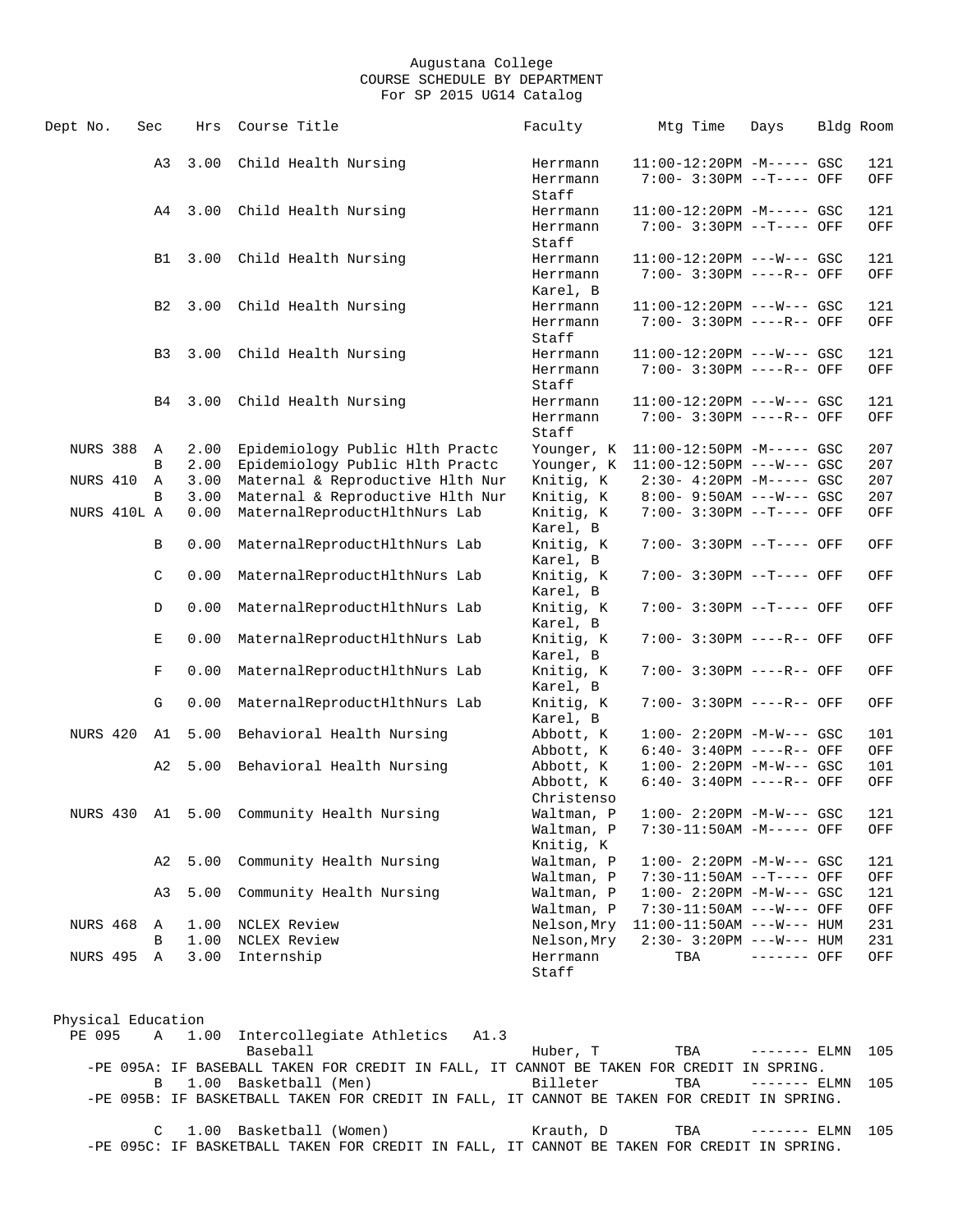| Dept No.             | Sec          |              | Hrs Course Title                                                                                   |               |                       | Faculty Mtg Time                                           | Days          | Bldg Room |            |
|----------------------|--------------|--------------|----------------------------------------------------------------------------------------------------|---------------|-----------------------|------------------------------------------------------------|---------------|-----------|------------|
|                      | D            |              | 1.00 Softball                                                                                      |               | VanSchepen            | <b>TBA</b>                                                 | $------ELMN$  |           | 105        |
|                      |              |              | -PE 095D: IF SOFTBALL TAKEN FOR CREDIT IN FALL, IT CANNOT BE TAKEN FOR CREDIT IN SPRING.           |               |                       |                                                            |               |           |            |
|                      | Е            | 1.00         | Tennis (Men)                                                                                       |               | Pierson, D            | TBA                                                        | $------$ ELMN |           | 105        |
|                      |              |              | -PE 095E: IF TENNIS TAKEN FOR CREDIT IN FALL, IT CANNOT BE TAKEN FOR CREDIT IN SPRING.             |               |                       |                                                            |               |           |            |
|                      | $\mathbf F$  |              | 1.00 Tennis (Women)                                                                                |               | Pierson, D            | TBA                                                        | $------$ ELMN |           | 105        |
|                      |              |              | -PE 095F: IF TENNIS TAKEN FOR CREDIT IN FALL, IT CANNOT BE TAKEN FOR CREDIT IN SPRING.             |               |                       |                                                            |               |           |            |
|                      | G            |              | 1.00 Track (Men)                                                                                   |               | Hellman, T            | TBA                                                        | $------ELMN$  |           | 105        |
|                      |              |              | -PE 095G: IF TRACK TAKEN FOR CREDIT IN FALL, IT CANNOT BE TAKEN FOR CREDIT IN SPRING.              |               |                       |                                                            |               |           |            |
|                      | H            |              | 1.00 Track (Women)                                                                                 |               | Hellman, T            | TBA                                                        | $------$ ELMN |           | 105        |
|                      |              |              | -PE 095H: IF TRACK TAKEN FOR CREDIT IN FALL, IT CANNOT BE TAKEN FOR CREDIT IN SPRING.              |               |                       |                                                            |               |           |            |
|                      | $\mathbf{I}$ |              | 1.00 Wrestling                                                                                     |               | Reitmeier             | TBA                                                        | $------$ ELMN |           | 105        |
|                      |              |              | -PE 0951: IF WRESTLING TAKEN FOR CREDIT IN FALL, IT CANNOT BE TAKEN FOR CREDIT IN SPRING.          |               |                       |                                                            |               |           |            |
|                      | J            |              | 1.00 Cheer Team                                                                                    |               | Parks                 | TBA                                                        | $------$ ELMN |           | 105        |
|                      |              |              | -PE 095J: IF CHEER TEAM TAKEN FOR CREDIT IN FALL, IT CANNOT BE TAKEN FOR CREDIT IN SPRING.         |               |                       |                                                            |               |           |            |
|                      | K            | 1.00         | Golf                                                                                               |               | Pierson, D            | TBA                                                        | $------ELMN$  |           | 105        |
|                      |              |              | -PE 095K: IF GOLF TAKEN FOR CREDIT IN FALL, IT CANNOT BE TAKEN FOR CREDIT IN SPRING.               |               |                       |                                                            |               |           |            |
| PE 102               | Α            | 1.00         | Bicycling                                                                                          | A1.3          | Schrenk               | $1:00-2:40PM -M-W---$ ELMN                                 |               |           | 105        |
|                      |              |              | -PE 102: MEETS 2ND HALF OF SEMESTER - MAR 30 THRU MAY 15.                                          |               |                       |                                                            |               |           |            |
| PE 103               | Α            | 1.00         | Boot Camp Fitness                                                                                  | A1.3          |                       | Malone, J 9:00-9:50AM -M-W--- ELMN                         |               |           | 105        |
|                      | B            | 1.00         | Boot Camp Fitness Al.3                                                                             |               | Stavenger             | $9:00 - 9:50AM -T-R--ELMN$                                 |               |           | 105        |
| PE 107               | $\mathbf{A}$ |              | 1.00 Fitness Swimming<br>1.00 Golf/Recreational Sports A1.3                                        | A1.3          | Bergstrom             | $1:00 - 1:50PM -T-R-- ELMN$                                |               |           | 106        |
| PE 108               | Α            |              |                                                                                                    |               | Stavenger             | $11:00-11:50AM$ --T-R-- ELMN                               |               |           | 105        |
| PE 109               | Α            | 1.00         | Group Aerobic Exercise A1.3                                                                        |               | Moravec, G            | $12:00-12:50PM$ --T-R-- ELMN                               |               |           | 224        |
| PE 112               | Α            | 1.00         | Hatha Yoga                                                                                         | A1.3          | Dickinson             | $8:00 - 8:50AM$ --T-R-- ELMN                               |               |           | 224        |
| PE 114               | Α            | 1.00         | Karate                                                                                             | A1.3          | Azzara, C<br>Bacoulis | $9:00 - 9:50AM -T-R--ELMN$                                 |               |           | 224        |
| PE 115               | Α<br>B       | 1.00<br>1.00 | Physical Conditioning A1.3                                                                         |               | Schrenk               | $2:00 - 2:50PM -T-R-- ELMN$                                |               |           | 105<br>105 |
| PE 116               | Α            | 1.00         | Physical Conditioning A1.3<br>Racquetball/Fitness A1.3<br>Social Dance A1.3<br>Racquetball/Fitness |               | Malone, J             | $12:00-12:50PM -M-W---$ ELMN<br>$1:00 1:50PM$ --T-R-- ELMN |               |           | 135        |
| PE 117               | Α            | 1.00         |                                                                                                    |               |                       |                                                            |               |           |            |
|                      |              |              | (Women only)                                                                                       |               | Lampe, W              | $11:00-11:50AM$ --T-R-- ELMN                               |               |           | 224        |
|                      | B            | 1.00         | (Men only)                                                                                         |               | Lampe, W              | $11:00-11:50AM$ --T-R-- ELMN                               |               |           | 224        |
| PE 118               | Α            | 1.00         | Tennis and Net Sports A1.3                                                                         |               | Petak, A              | $12:00-12:50PM$ --T-R-- ELMN                               |               |           | 105        |
| PE 119               | Α            | 1.00         | Walking and Hiking                                                                                 | A1.3          |                       | Scholten, $K = 1:00 - 2:40PM -T-R-- ELMN$                  |               |           | 105        |
|                      |              |              | -PE 119: MEETS 2ND HALF OF SEMESTER - MAR 30 THRU MAY 15.                                          |               |                       |                                                            |               |           |            |
| PE 120               | Α            | 1.00         | Weight Training                                                                                    | A1.3          |                       |                                                            |               |           |            |
|                      |              |              | (Women only)                                                                                       |               |                       | Buckley, $A = 11:00-11:50AM$ --T-R-- ELMN                  |               |           | 233        |
|                      | В            | 1.00         | Weight Training                                                                                    | A1.3          |                       | Bacoulis $1:00-1:50PM -M-W---$ ELMN                        |               |           | 233        |
|                      | C            | 1.00         | Weight Training                                                                                    | A1.3          |                       | Scholten, $K$ 8:00-8:50AM --T-R-- ELMN                     |               |           | 233        |
| PE 124               | Α            | 1.00         | Fitness Jogging                                                                                    | A1.3          | Binstock              | $11:00-11:50AM -M-W---$ ELMN                               |               |           | 105        |
| PE 210               | Α            | 3.00         | Introduction to Sport Management                                                                   |               |                       | VanLaecken  10:40-11:50AM --T-R-- ELMN                     |               |           | 241        |
| PE 218               | Α            | 2.00         | Responding to Emergencies                                                                          |               | Johnson, K            | $9:00 - 9:50AM -M-W---$ ELMN                               |               |           | 230        |
| PE 230               |              |              | A 1.00 First Aid & CPR                                                                             |               |                       | Fox, B $12:00-12:50PM -M-W-F- ELMN$                        |               |           | 230        |
|                      |              |              | -PE 230A: MEETS 1ST HALF OF SEMESTER - FEB 4 THRU MAR 28.                                          |               |                       |                                                            |               |           |            |
|                      | B            |              | 1.00 First Aid & CPR                                                                               |               | Fox, B                | 12:00-12:50PM -M-W-F- ELMN                                 |               |           | 230        |
|                      |              |              | -PE 230B: MEETS 2ND HALF OF SEMESTER - MAR 30 THRU MAY 15.                                         |               |                       |                                                            |               |           |            |
| PE 265               | Α            |              | 1.00 Health, PE & Movement in Elem Cl                                                              |               | Meester               | 12:00-12:50PM --T-R-- ELMN                                 |               |           | 230        |
|                      |              |              | -PE 265: MEETS 1ST HALF OF SEMESTER - FEB 4 THRU MAR 28.                                           |               |                       |                                                            |               |           |            |
| PE 270               | Α            | 1.00         | Aquatics                                                                                           |               | VanLaecken            | $2:00 - 2:50PM -T-R-- ELMN$                                |               |           | 113        |
| PE 280               | Α            |              | 3.00 Prevention & Care of Athl Injuri                                                              |               | Haywood, E            | $11:00-11:50AM$ -M-W-F- ELMN                               |               |           | 230        |
| PE 290               | Α            |              | 1.00 Teaching of Dance                                                                             |               | Lampe, W              | $10:40-11:50AM$ --T---- ELMN                               |               |           | 224        |
| PE 313               | Α            |              | 2.00 Org & Admin of PE & Athletics                                                                 |               | Authier               | $9:00 - 9:50AM -T-R--ELMN$                                 |               |           | 230        |
|                      |              |              |                                                                                                    |               |                       |                                                            |               |           |            |
|                      |              |              |                                                                                                    |               |                       |                                                            |               |           |            |
| Philosophy           |              |              |                                                                                                    |               |                       |                                                            |               |           |            |
| PHIL 110             | A            | 3.00         | Dimensions of the Self                                                                             | A1.2          | O'Hara, D             | $1:00 - 1:50PM - M - W - F - HUM$                          |               |           | 231        |
|                      |              |              |                                                                                                    |               |                       |                                                            |               |           |            |
| PHIL 120             | A            | 3.00         | Critical Thinking                                                                                  | A2.2          | Heter, J              | $9:00 - 9:50AM - M - W - F - HUM$                          |               |           | 201        |
|                      | B            |              | 3.00 Critical Thinking                                                                             | A2.2          | Heter, J              | 12:00-12:50PM -M-W-F- HUM                                  |               |           | 201        |
| PHIL 200<br>PHIL 230 | Α            | 3.00         | Reason, Faith, Srch Meaning<br>Our Phil Heritage II                                                | A4.2          | O'Hara, D<br>Heter, J | $11:00-11:50AM$ -M-W-F- HUM                                |               |           | 201        |
| PHIL 241             | Α<br>Α       | 3.00<br>3.00 |                                                                                                    | A3.1B<br>A4.2 |                       | $2:00 - 2:50PM -M-W-F - HUM$                               |               |           | 201        |
|                      |              |              | Theol & Phil in Dialog                                                                             |               | O'Hara, D             | $11:00-12:20PM$ --T-R-- CWS                                |               |           |            |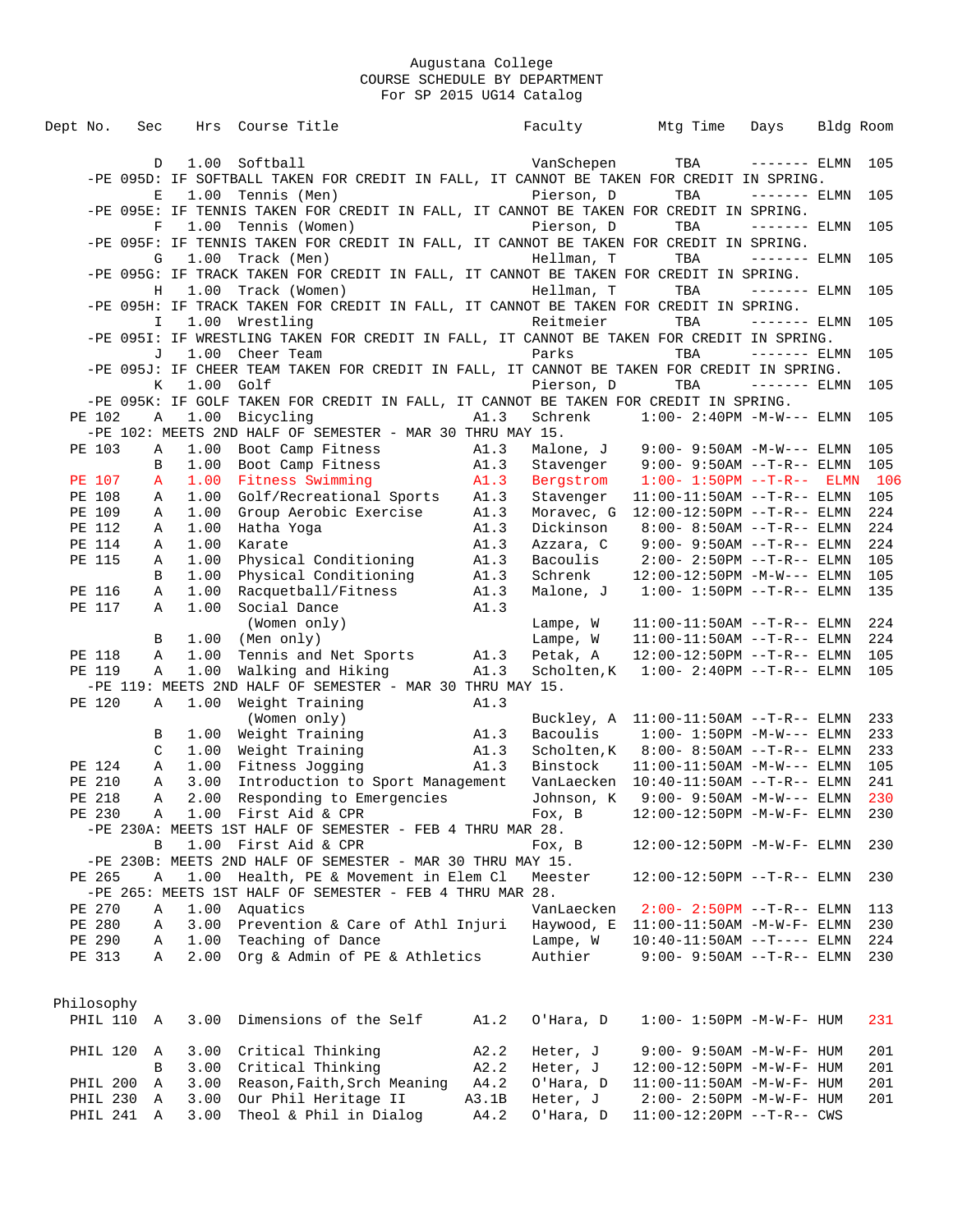| Dept No.                           | Sec         | Hrs          | Course Title                                                          |       | Faculty              | Mtg Time                                                       | Days           | Bldg Room  |
|------------------------------------|-------------|--------------|-----------------------------------------------------------------------|-------|----------------------|----------------------------------------------------------------|----------------|------------|
|                                    |             |              |                                                                       |       |                      |                                                                |                |            |
| Physics                            |             |              |                                                                       |       |                      |                                                                |                |            |
| <b>PHYS 115</b>                    | A1          | 4.00         | Physical Science                                                      | A3.2  | Boyd, K              | $1:00 - 2:20PM -T-R--GSC$                                      |                | 241        |
|                                    |             |              |                                                                       |       | Boyd, K              | $1:30-3:20PM -M---GSC$                                         |                | 259        |
|                                    | A2          | 4.00         | Physical Science                                                      | A3.2  | Boyd, K<br>Gustafson | $1:00-2:20PM -T-R--GSC$                                        |                | 241        |
| PHYS 202                           | $\mathbb A$ | 4.00         | Physics Life Sci II(w/Calc) A3.2                                      |       | Engebretsn           | $8:00 - 9:50AM -T---$ GSC<br>$1:00 - 1:50PM - M - W - F - GSC$ |                | 259<br>207 |
|                                    |             |              |                                                                       |       | Engebretsn           | $9:00-10:50AM$ --T---- GSC                                     |                | 211        |
|                                    | B           | 4.00         | Physics Life Sci II(w/Calc) A3.2                                      |       | Engebretsn           | $1:00 - 1:50PM -M-W-F - GSC$                                   |                | 207        |
|                                    |             |              |                                                                       |       | Engebretsn           | $11:00-12:50PM$ --T---- GSC                                    |                | 211        |
| <b>PHYS 222</b>                    | A           | 4.00         | General Physics II                                                    | A3.2  | Alton                | $1:00 - 1:50PM - M - W - F - GSC$                              |                | 201        |
|                                    |             |              |                                                                       |       | Alton                | $8:00 - 9:50AM$ ----R-- GSC                                    |                | 211        |
|                                    | B           | 4.00         | General Physics II                                                    | A3.2  | Alton                | $1:00 - 1:50PM - M - W - F - GSC$                              |                | 201        |
|                                    |             |              |                                                                       |       | Alton                | $10:40-12:30PM$ ----R-- GSC                                    |                | 211        |
|                                    | $\mathsf C$ | 4.00         | General Physics II                                                    | A3.2  | Alton                | $1:00 - 1:50PM -M-W-F - GSC$                                   |                | 201        |
|                                    |             |              |                                                                       |       | Alton                | $1:00 - 2:50PM$ ----R-- GSC                                    |                | 211        |
| <b>PHYS 351</b>                    | Α           | 3.00         | Statistical Phys/Thermodynamics                                       |       | Grau, N              | $8:30 - 9:50AM -T-R--GSC$                                      |                | 207        |
| PHYS 371                           | A           | 3.00         | Modern Physics I                                                      |       | Wells, E             | $9:00 - 9:50AM - M-W-F - GSC$                                  |                | 213        |
| PHYS 381 A                         |             | 3.00         | Advanced Laboratory                                                   | A2.1B | Alton                | $1:00 - 5:00PM -T-R--GSC$                                      |                | 214        |
|                                    |             |              |                                                                       |       | Wells, E             |                                                                |                |            |
|                                    |             |              |                                                                       |       | Grau, N              |                                                                |                |            |
|                                    |             |              |                                                                       |       | Alton<br>Wells, E    | $1:00-5:00PM$ --T-R-- GSC                                      |                | 218        |
|                                    |             |              |                                                                       |       | Grau, N              |                                                                |                |            |
| PHYS 391 A                         |             | 3.00         | Senior Thesis                                                         |       | Alton                | TBA                                                            | $------$ GSC   |            |
|                                    |             |              |                                                                       |       |                      |                                                                |                |            |
|                                    |             |              |                                                                       |       |                      |                                                                |                |            |
| Psychology                         |             |              |                                                                       |       |                      |                                                                |                |            |
| <b>PSYC 115</b>                    | Α           | 3.00         | General Psychology                                                    | A3.3  | Trainor              | 8:00- 8:50AM -M-W-F- MC                                        |                | 257        |
|                                    | B           | 3.00         | General Psychology                                                    | A3.3  | Zell, A              | 12:00-12:50PM -M-W-F- MC                                       |                | 257        |
|                                    | C           | 3.00         | General Psychology                                                    | A3.3  | Zell, A              | $1:00 - 1:50PM - M - W - F - MC$                               |                | 257        |
|                                    | D           | 3.00         | General Psychology                                                    | A3.3  | Babcock, E           | $1:00-2:20PM -T-R--MC$                                         |                | 257        |
| <b>PSYC 210</b>                    | Α           | 3.00         | Life-Span Human Development A1.2                                      |       | Lima, O              | 11:00-11:50AM -M-W-F- MC                                       |                | 257        |
|                                    | B           | 3.00         | Life-Span Human Development A1.2                                      |       | Heck-Gotto           | $8:30 - 9:50AM -T-R-- MC$                                      |                | 257        |
|                                    | C           | 3.00         | Life-Span Human Development A1.2                                      |       | Heck-Gotto           | $11:00-12:20PM$ --T-R-- MC                                     |                | 257        |
| <b>PSYC 250</b><br><b>PSYC 260</b> | Α<br>Α      | 3.00<br>4.00 | Social Psychology<br>Behavioral Neuroscience                          |       | Zell, A<br>Trainor   | $9:00 - 9:50AM - M-W-F - MC$                                   |                | 257<br>255 |
| PSYC 270                           | Α           | 4.00         | Statistics                                                            |       | Sorenson, D          | $11:00-12:50PM$ --T-R-- MC<br>$8:00 - 8:50AM - M - W - F - MC$ |                | 153        |
|                                    | B           | 4.00         | Statistics                                                            |       | Sorenson, D          | 9:00- 9:50AM -M-W-F- MC                                        |                | 153        |
|                                    |             |              | -PSYC 270A & b: MUST ALSO REGISTER FOR PSYC 270L LAB SECTION.         |       |                      |                                                                |                |            |
| PSYC 270L A                        |             | 0.00         | PSYC 270: Lab                                                         |       | Sorenson, D          | $7:00 - 7:50PM$ ---W--- MC                                     |                | 001        |
|                                    | B           | 0.00         | PSYC 270: Lab                                                         |       | Sorenson, D          | $11:00-11:50AM$ ----R-- MC                                     |                | 001        |
|                                    | C           | 0.00         | PSYC 270: Lab                                                         |       | Sorenson, D          | $10:00-10:50AM$ ----R-- MC                                     |                | 001        |
| PSYC 271                           | A           | 4.00         | Research Methods                                                      | A2.1B | Babcock, E           | 8:00- 8:50AM -MT-RF- MC                                        |                | 101        |
|                                    | В           | 4.00         | Research Methods                                                      | A2.1B | Babcock, E           | 9:00- 9:50AM -MT-RF- MC                                        |                | 101        |
| PSYC 310                           | Α           | 3.00         | Child Psychology                                                      |       | Lima, 0              | 2:00- 2:50PM -M-W-F- MC                                        |                | 257        |
| <b>PSYC 335</b>                    | Α           | 3.00         | Human Relations                                                       | A1.2  | Heck-Gotto           | $1:00-2:20PM -T-R--MC$                                         |                | 255        |
| <b>PSYC 350</b>                    | A           | 4.00         | Soc Sci Research Methods                                              | A2.1B | Schrader, S          | $8:00 - 9:50AM -T-R-- MC$                                      |                | 255        |
| PSYC 361 A                         |             | 3.00         | Directed Research                                                     |       | Babcock, E           | TBA                                                            | $--- - - -$ MC |            |
|                                    |             |              | -PSYC 361: INSTRUCTOR SIGNATURE REQUIRED. VARIABLE CREDIT 1-3 CR HRS. |       |                      |                                                                |                |            |
| PSYC 362                           | A           | 3.00         | Directed Research                                                     |       | Babcock, E           | TBA                                                            | $-----MC$      |            |
|                                    |             |              | -PSYC 362: INSTRUCTOR SIGNATURE REQUIRED. VARIABLE CREDIT 1-3 CR HRS. |       |                      |                                                                |                |            |
| PSYC 391 A                         |             |              | 4.00 Practicum                                                        |       | Trainor              | TBA                                                            | $------$ MC    |            |
|                                    |             |              | -PSYC 391: INSTRUCTOR SIGNATURE REQUIRED. VARIABLE CREDIT 2-4 CR HRS. |       |                      |                                                                |                |            |
|                                    |             |              |                                                                       |       |                      |                                                                |                |            |
| Religion                           |             |              |                                                                       |       |                      |                                                                |                |            |
| RELI 102                           | Α           | 3.00         | Beginning Hebrew II                                                   | A3.4  | Storm, J             | $11:00-12:20PM$ --T-R-- HUM                                    |                | 218        |
| RELI 104                           | A           | 1.00         | Hebrew Readings II                                                    |       | Storm, J             | TBA                                                            | $------$ HUM   |            |
| RELI 110                           | Α           | 3.00         | Exploring Christian Faith                                             | A4.1  | Storm, J             | 8:30- 9:50AM --T-R-- HUM                                       |                | 226        |
|                                    | В           | 3.00         | Exploring Christian Faith                                             | A4.1  | Swanson, R           | $9:00 - 9:50AM - M - W - F - HUM$                              |                | 201        |

 C 3.00 Exploring Christian Faith A4.1 McDuffie 12:00-12:50PM -M-W-F- HUM 226 D 3.00 Exploring Christian Faith A4.1 Bowman, R 1:00- 2:20PM --T-R-- HUM 226 E 3.00 Exploring Christian Faith A4.1 Bowman, R 3:00- 4:20PM --T-R-- HUM 226 RELI 200 A 3.00 Reason,Faith,Srch Meaning A4.2 O'Hara, D 11:00-11:50AM -M-W-F- HUM 201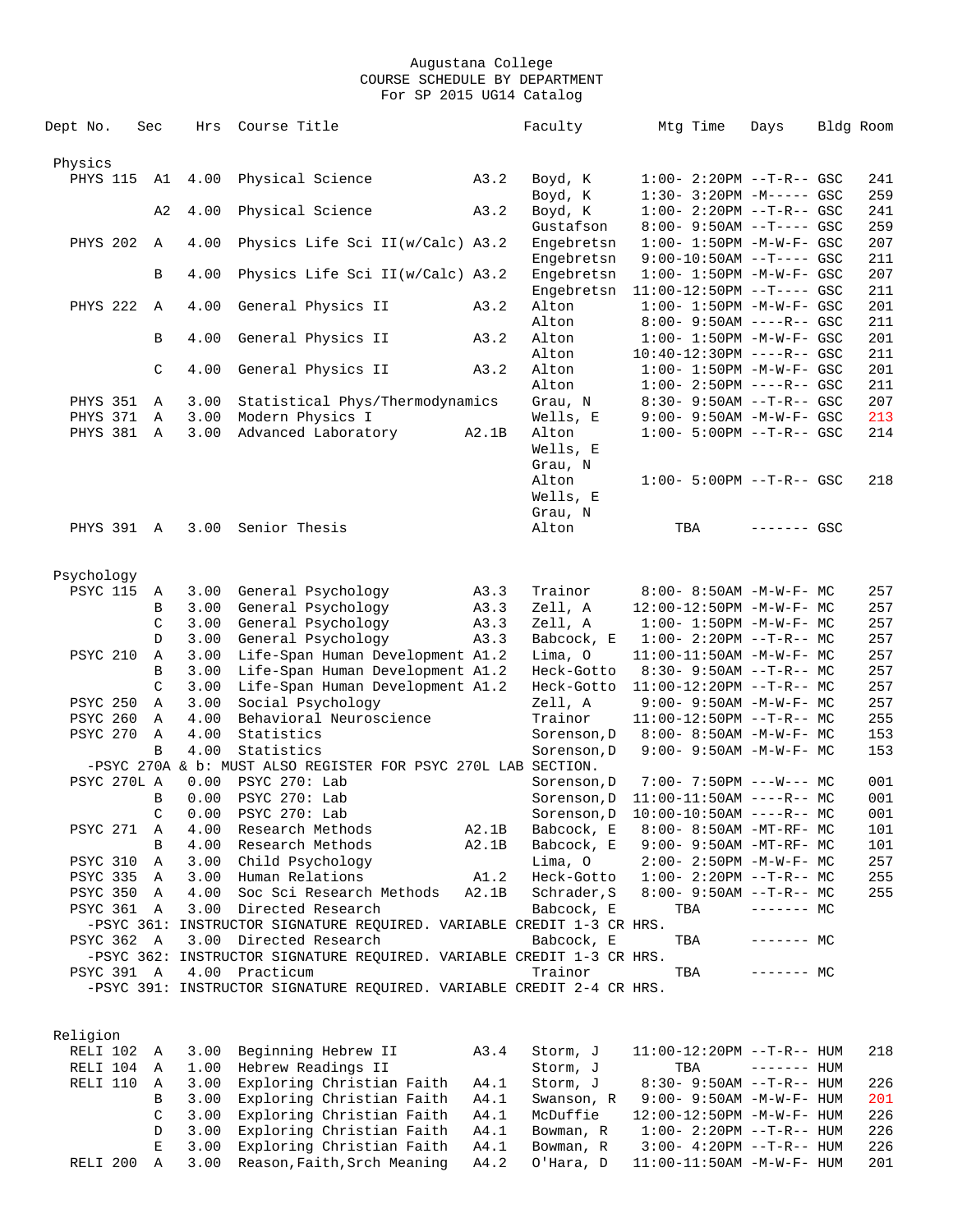| Dept No.          | Sec          | Hrs     | Course Title                                                         |       | Faculty                 | Mtg Time                          | Days         | Bldg Room |
|-------------------|--------------|---------|----------------------------------------------------------------------|-------|-------------------------|-----------------------------------|--------------|-----------|
| RELI 218          | A            | 3.00    | Hope and the Future                                                  | A4.2  | Swanson, R              | $11:00-11:50AM$ -M-W-F- HUM       |              | 302       |
| RELI 219          | Α            | 3.00    | God, Suffering, & Evil                                               | A4.2  | McDuffie                | 11:00-12:20PM --T-R-- HUM         |              | 201       |
| RELI 241          | Α            | 3.00    | Theology & Philos in Dialog A4.2                                     |       | O'Hara, D               | 11:00-12:20PM --T-R-- CWS         |              |           |
| RELI 254          | A            | 3.00    | Theology, Medicine & Ethics A4.2                                     |       | McKee, G                | $3:00-4:20PM -T-R--HUM$           |              | 201       |
| RELI 320          | Α            | 3.00    | Sem in Biblical Studies                                              | A2.1B | Bowman, R               | TBA                               | $-----$ OFF  | ONLN      |
|                   |              |         | -RELI 320: MAY MEET OCCASIONALLY. TIME/DAYS-TBA.                     |       |                         |                                   |              |           |
| RELI 335          | $\mathbb{A}$ | 3.00    | Confessing Like a Lutheran                                           |       | Croghan                 | $1:00 - 2:20PM -T-R-- SFS$        |              | 206       |
| RELI 341          | $\mathbb{A}$ | 3.00    | World Rel: Hinduism/Buddhism A3.6                                    |       | McDuffie                | $9:00 - 9:50AM - M - W - F - HUM$ |              | 226       |
| RELI 400          | Α            | 3.00    | Senior Thesis                                                        |       | Pederson, A             | TBA                               | $------$ HUM |           |
|                   |              |         |                                                                      |       |                         |                                   |              |           |
| Sociology         |              |         |                                                                      |       |                         |                                   |              |           |
| SOCI 110          | Α            | 3.00    | Contemporary Society                                                 | A3.3  | Smith, S                | $8:00 - 8:50AM - M - W - F - MC$  |              | 255       |
|                   | $\, {\bf B}$ | 3.00    | Contemporary Society                                                 | A3.3  | Bunger                  | $9:00 - 9:50AM - M - W - F - MC$  |              | 255       |
|                   | C            | 3.00    | Contemporary Society                                                 | A3.3  | Schrader, S             | $12:00-12:50PM -M-W-F-MC$         |              | 255       |
| SOCI 210          | Α            | 3.00    | Sociology of Families                                                |       | Schrader, S             | $11:00-11:50AM$ -M-W-F- MC        |              | 255       |
| SOCI 250          | Α            | 3.00    | Delinquency and Crime                                                |       | Swart, W                | $1:00 - 1:50PM - M - W - F - MC$  |              | 255       |
| SOCI 271          | A            | 3.00    | Cultural Anthropology                                                | A3.6  | Hannus, A               | $7:00-10:00PM$ --T---- MC         |              | 201       |
| SOCI 320          | Α            | 3.00    | Native American Social Sys                                           | A3.6  | Swart, W                | $2:00 - 2:50PM -M-W-F - MC$       |              | 255       |
|                   | B            | 3.00    | Native American Social Sys                                           | A3.6  | Bunger                  | $6:00-9:00PM -M--- MC$            |              | 201       |
| SOCI 340          | A            | 4.00    | Social Inequality                                                    |       | Bunger                  | $11:00-12:20PM$ --T-R-- MC        |              | 102       |
| SOCI 350          | Α            | 4.00    | Soc Sci Research Methods                                             | A2.1B | Schrader, S             | $8:00-9:50AM --T-R--MC$           |              | 255       |
| Spanish           |              |         |                                                                      |       |                         |                                   |              |           |
| SPAN 111          | Α            | 3.00    | Intro to Spanish II                                                  | A3.4  | Rueter                  | 8:00- 8:50AM -M-W-F- HUM          |              | 325       |
|                   | B            | 3.00    | Intro to Spanish II                                                  | A3.4  | Cabrera                 | $11:00-12:20PM$ --T-R-- HUM       |              | 302       |
|                   | C            | 3.00    | Intro to Spanish II                                                  | A3.4  | Gonzalez                | 12:00-12:50PM -M-W-F- HUM         |              | 301       |
|                   | D            | 3.00    | Intro to Spanish II                                                  | A3.4  | Cabrera                 | $1:00 - 1:50PM - M - W - F - HUM$ |              | 301       |
| SPAN 211          | Α            | 4.00    | Intermediate Spanish II                                              |       | Rueter                  | $11:00-11:50AM - MTWR-- HUM$      |              | 301       |
|                   | B            | 4.00    | Intermediate Spanish II                                              |       | Gonzalez                | $1:00 - 2:50PM -T-R--HUM$         |              | 301       |
| SPAN 250          | Α            | 3.00    | Span for Hlth Care Professionals                                     |       | Ogdie                   | 8:00- 8:50AM -M-W-F- HUM          |              | 321       |
| SPAN 310          | Α            | 3.00    | Modern Spanish Grammar                                               |       | Cabrera                 | $8:30 - 9:50AM -T-R-- HUM$        |              | 302       |
| SPAN 341          | $\mathbb A$  | 3.00    | Latin American Civ and Culture                                       |       | Gonzalez                | $11:00-12:20PM$ --T-R-- HUM       |              | 325       |
| SPAN 380          | $\mathbb A$  | 3.00    | Spanish Seminar:                                                     |       |                         |                                   |              |           |
|                   |              |         | Don Quijote                                                          |       | Rueter                  | $1:00 - 2:20PM -T-R--HUM$         |              | 323       |
| SPAN 400          | A            | 1.00    | Honors Thesis                                                        |       | Cabrera                 | TBA                               | ------- HUM  |           |
|                   | B            | 1.00    | Honors Thesis                                                        |       | Gonzalez                | TBA                               | ------- HUM  |           |
|                   | C            | 1.00    | Honors Thesis                                                        |       | Rueter                  | TBA                               | $------$ HUM |           |
|                   |              |         | -SPAN 400A, B & C: INSTRUCTOR SIGNATURE REQUIRED.                    |       |                         |                                   |              |           |
|                   |              |         |                                                                      |       |                         |                                   |              |           |
| Special Education |              |         |                                                                      |       |                         |                                   |              |           |
| SPED 120          | A            | 3.00    | Intro to Special Education                                           |       | Johnson, M              | $11:00-12:20PM$ --T-R-- MC        |              | 253       |
| SPED 230 A        |              | 2.00    | Intr to Dev & Cognitive Impairmt                                     |       | Bukrey, D               | $8:00 - 8:50AM$ -M-W-F- MC        |              | 253       |
|                   |              |         | -SPED 230: MEETS MAR 30 THRU MAY 21. INSTRUCTOR PERMISSION REQUIRED. |       |                         |                                   |              |           |
| SPED 236          | A            | 3.00    | Foundations of LD and CI                                             |       | Hallenbeck<br>Bukrey, D | 8:00- 8:50AM -M-W-F- MC           |              | 253       |
| SPED 240          | Α            | 3.00    | Teaching in Inclusive Schools                                        |       | Johnson, M              | $1:00-2:20PM -T-R--MC$            |              | 253       |
| SPED 250          | A            | 2.00    | Intro to Troubled Children & Yth                                     |       | Johnson, M              | $8:30 - 9:50AM -T-R-- MC$         |              | 253       |
|                   |              |         | -SPED 250: MEETS FEB 4 THRU MAR 26. INSTRUCTOR PERMISSION REQUIRED.  |       |                         |                                   |              |           |
| SPED 257 A        |              | 3.00    | Foundations of ASD and EBD                                           |       | Johnson, M              | $8:30 - 9:50AM -T-R-- MC$         |              | 253       |
| SPED 260 A        |              | 2.00    | Intro to Learn & Lang Disabiliti                                     |       | Hallenbeck              | $8:00 - 8:50AM - M - W - F - MC$  |              | 253       |
|                   |              |         | -SPED 260: MEETS FEB 4 THUR MAR 26. INSTRUCTOR PERMISSION REOUIRED.  |       |                         |                                   |              |           |
| SPED 270 A        |              | 2.00    | Intro to Autism Spectrum Disordr                                     |       | Johnson, M              | $8:30 - 9:50AM -T-R-- MC$         |              | 253       |
|                   |              |         | -SPED 270: MEETS MAR 30 THRU MAY 21. INSTRUCTOR PERMISSION REQUIRED. |       |                         |                                   |              |           |
| SPED 301 A        |              | 3.00    | IEP Development                                                      |       | Hallenbeck              | $2:00 - 2:50PM -M-W-F - MC$       |              | 164       |
| SPED 350          | Α            | 3.00    | Reclaiming Troub Children & Yout                                     |       | VanBockern              | $1:00 - 1:50PM - M - W - F - MC$  |              | 102       |
|                   |              |         | -SPED 350: MEETS FEB 4 THRU MAR 27. INSTRUCTOR SIGNATURE REQUIRED.   |       |                         |                                   |              |           |
| SPED 357 A        |              | 3.00    | Methods in ASD and EBD                                               |       | Mahan, K                | $1:00 - 1:50PM - M - W - F - MC$  |              | 102       |
|                   |              |         |                                                                      |       | VanBockern              |                                   |              |           |
| SPED 480          | Α            | 12.00   | Student Teach: Emot/Behav Prob                                       |       | Fiala, R                | TBA                               | ------- OFF  | OFF       |
| SPED 481          |              | A 12.00 | Student Teach: Cognitive Impair.                                     |       | Fiala, R                | TBA                               | ------- OFF  | OFF       |